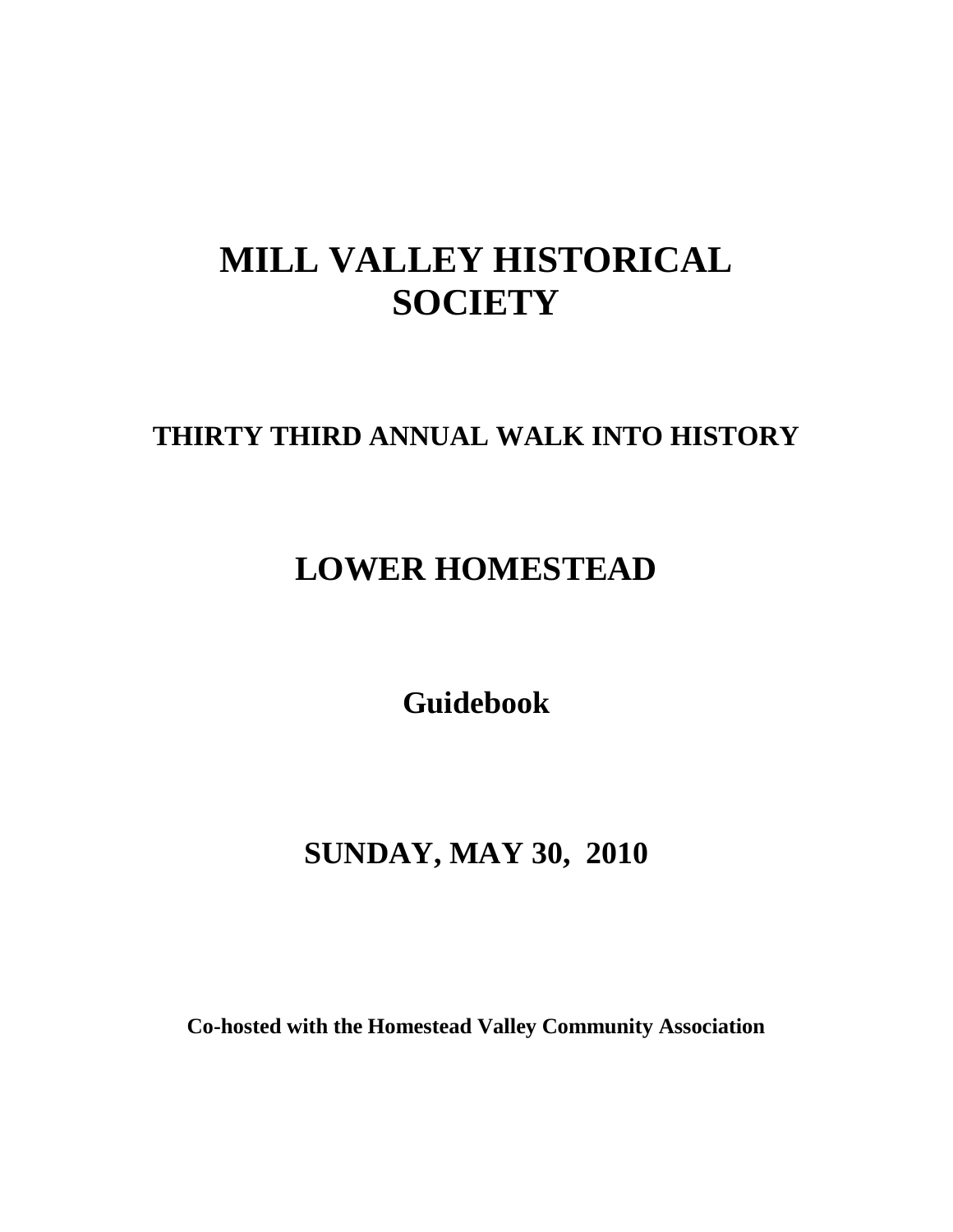#### TO THE GUIDES:

This is the 33rd year that the Mill Valley Historical Society has organized a Walk Into History thanks to the efforts of many volunteers working throughout the year as well as on the day of the Walk.

Guides are special volunteers with a responsibility to provide a group of walkers with an interesting, informative, enjoyable and safe experience.

Several guides have been leading these walks for many years. The fact that they continue to volunteer to be guides is an indication of their enjoyment and commitment.

If this is your first year as a guide, we welcome you and hope you will find as much pleasure in learning and sharing the history of Mill Valley as the old timers do.

Walk-Into-History Chair: Betsey Cutler

Guidebook Editor: Chuck Oldenburg

#### **TIPS FOR GUIDES**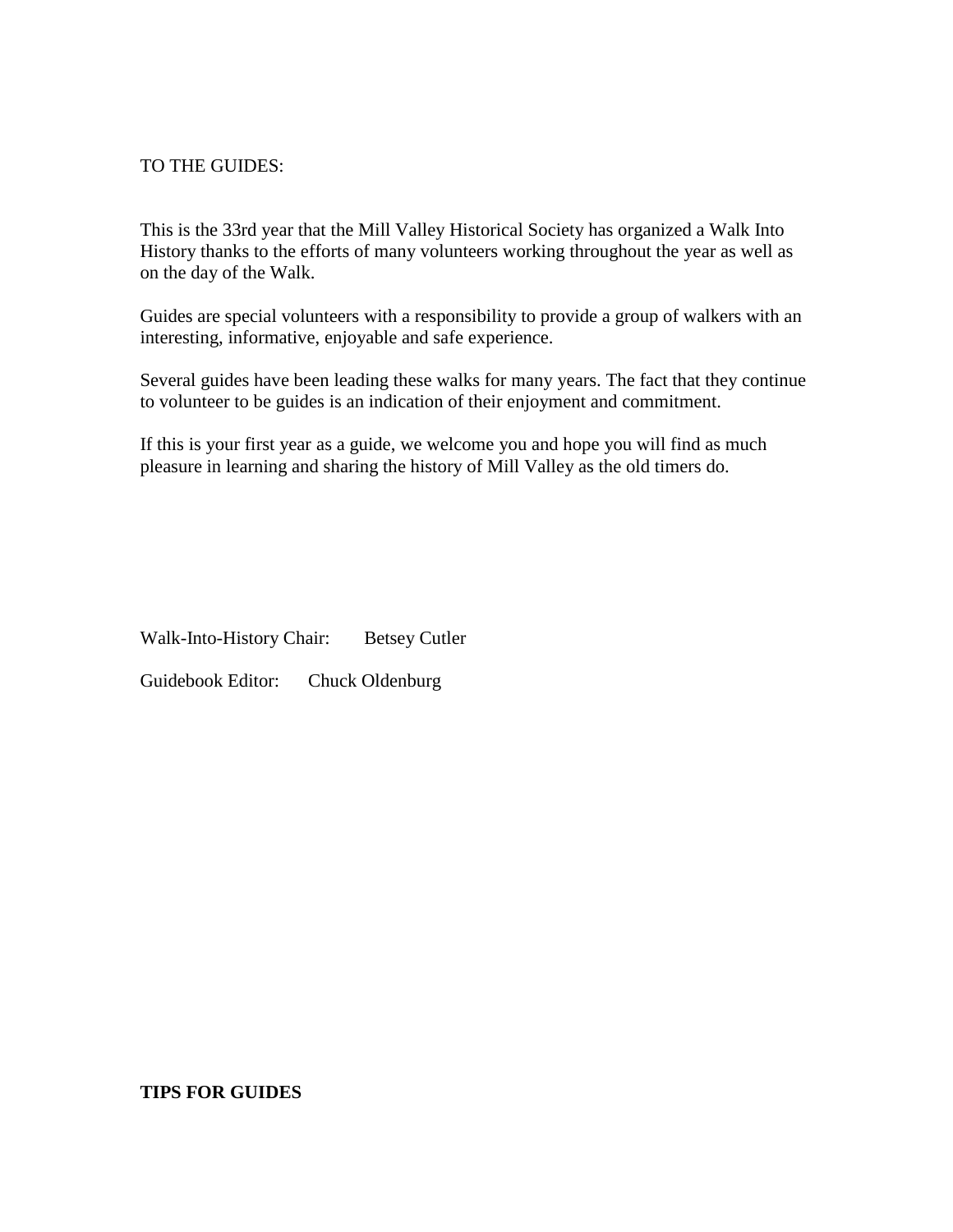Thank you for being a Walk-Into-History guide. Welcome to those who are leading a walk for the first time. We hope you enjoy the experience as much as the returning guides who tell us they look forward to the experience.

To be a successful guide requires a commitment of time, energy and preparation. The objective is to provide good leadership and well-presented historical information. It is essential that you have the desire and devotion to offer your group an informative and enjoyable Walk-Into-History. The following instructions can make your job easier:

1. Read the guidebook several times to familiarize yourself with its contents. You will be better able to energize your presentation and connect with your audience if you impart the information in your own words.

2. Practice the walk several times. Each guide is required to go on two walks that are conducted by a guide trainer. You should also do one or more practice walks with a friend who can give you feedback on your presentation.

3. Be a strong leader. Keep your group together. At each stop, face the group with your back to what you are describing. Make eye contact.

4. Cover as much guidebook information as you can, focusing on what you believe to be particularly interesting at each stop. Describe the history in your own words—use the guidebook only for reference. To assure accuracy, you might wish to read the anecdotes.

5. Show pertinent photos and encourage comments and questions. Participants may have interesting anecdotes to relate. This type of discussion should generally be encouraged.

6. Welcome any information that walkers contribute. Make a note of it and pass it on to the guide leader, Betsey Cutler, after the walk.

7. Try to avoid groups ahead and behind your group. Speed up or slow down by covering some information before or after the stop where it should be related.

8. Ask one of the participants to manage the photo album for you.

Guides and walkers have enjoyed the annual Walk Into History for over three decades. Good luck, have fun and enjoy the experience of leading a group of walkers interested in the history of Mill Valley.

#### **Lead the group across the bridge to the Meadow**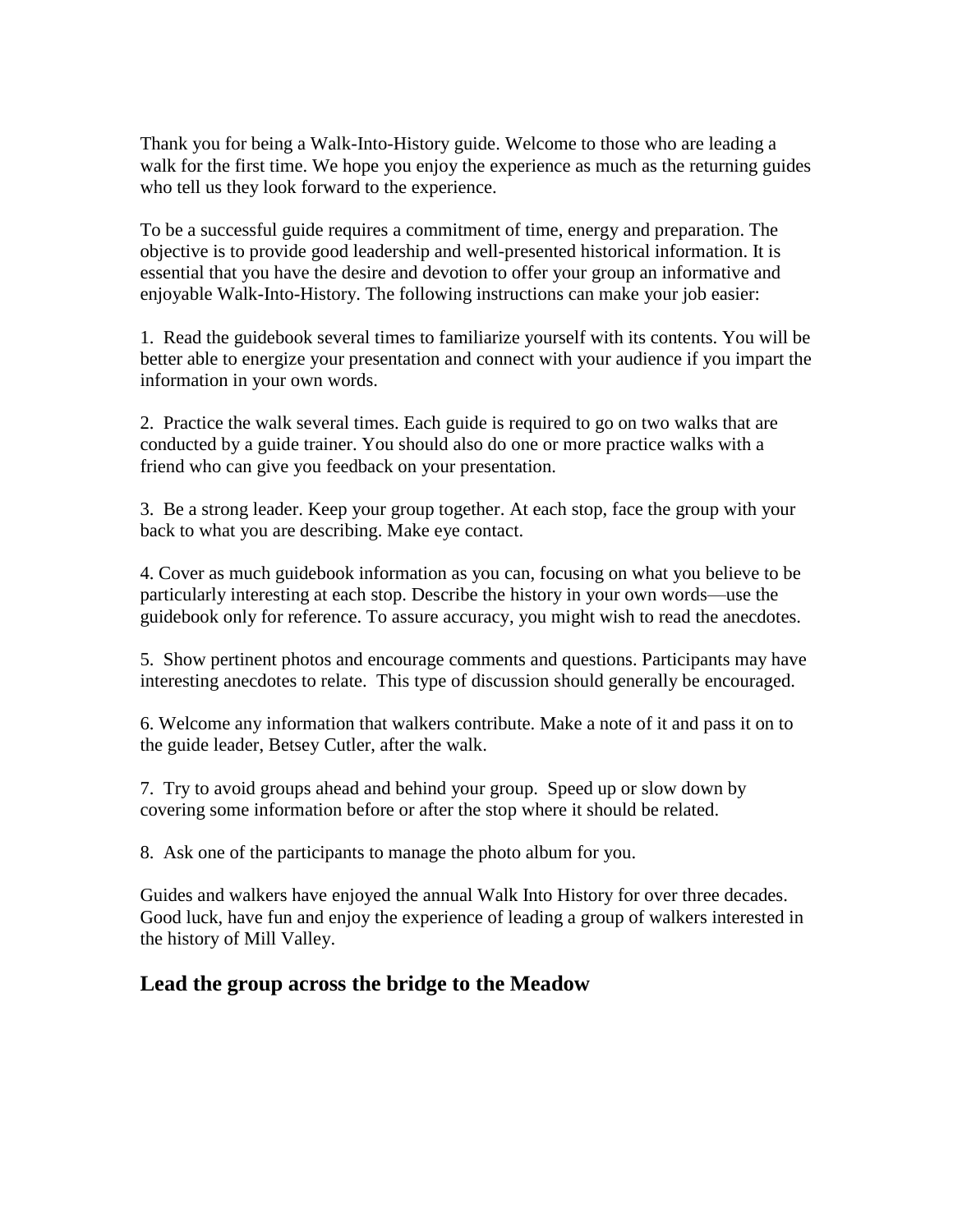#### **Gathering Point: On the meadow**

# **INTRODUCTION**

This year marks the 33rd Walk Into History sponsored by the Mill Valley Historical Society. Last year we toured Millwood and stopped at several elegant pre-1910 houses on Miller Ave. In 2003, we toured Upper Homestead Valley. This year we will tour Lower Homestead Valley.

Lucretia Hansen Little had been Mill Valley's Town Clerk and official historian. In 1977, illness forced her to retire and move away. A group of interested people established a Historical Society. Their primary goal was to make available all historical material relating to Mill Valley, including the invaluable collection of books, pictures and documents collected by Mrs. Little. Other goals established at the outset were:

- 1. Work for the library in all matters relating to the History Room
- 2. Take responsibility for the popular First Wednesday Programs
- 3. Continue the Oral History Program

Today we will walk from here to the 2 AM Club and back, a total distance of 1.4 miles. The time required is about 2 hours. The route is quite level.

Introduce yourself and determine how many in your group are not from Mill Valley.

# **SAFETY**

Most of the walk will be on streets. Keep the group together and be alert for cars and bicycles.

# **OVERVIEW**

The objective is to inform participants about the history of the Homestead Valley community. The route will take us to historic houses as well as sites of historic houses. Other stops include historic community centers, the 2 AM Club and the Quonsets (now Whole Foods).

# **Lead the Group down the Path to the Schoolyard**

# **STOP #1 In the Schoolyard at the Amphitheater**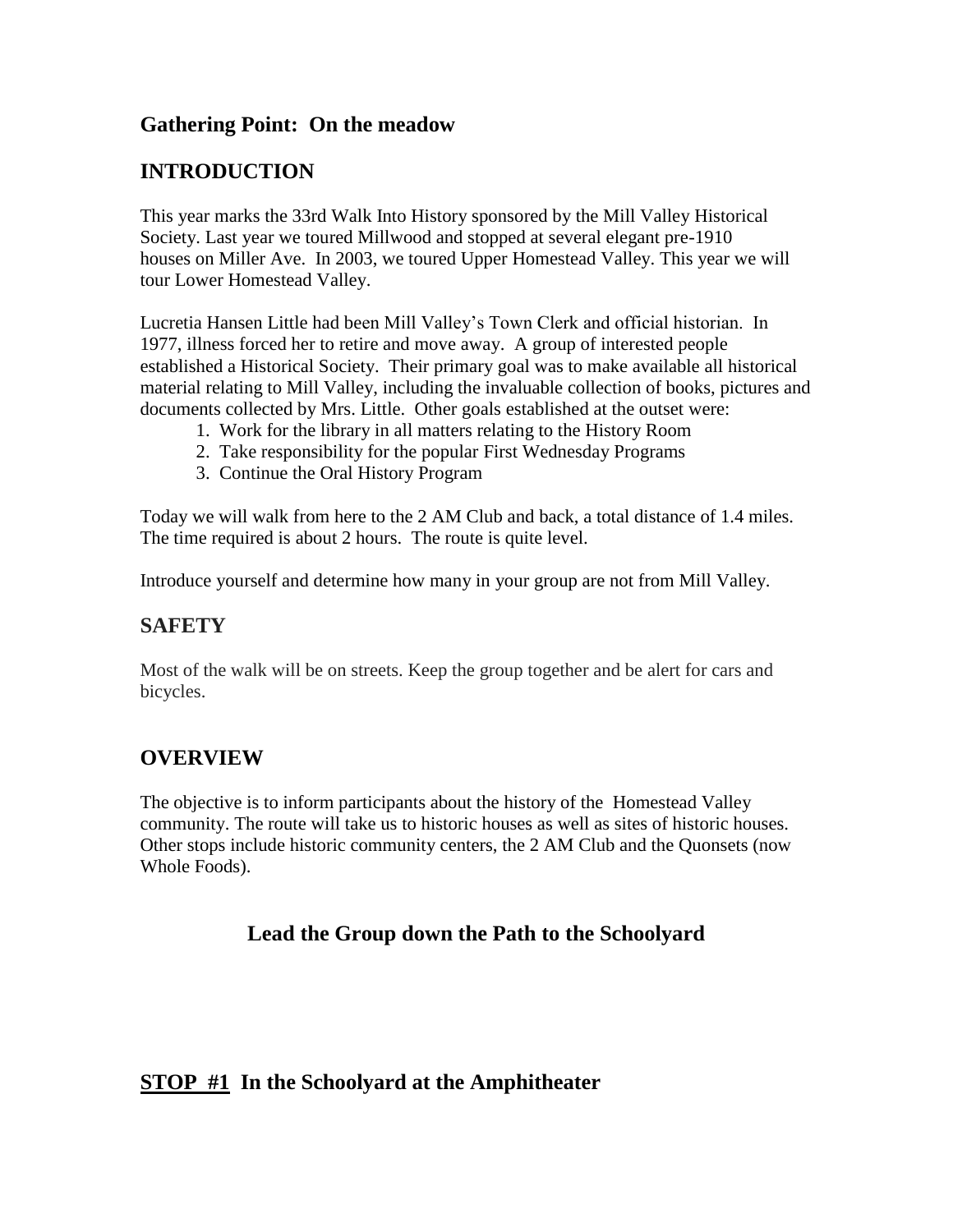Homestead Valley is an unincorporated community of 2300 residents living in 1100 homes located between the Golden Gate National Recreation Area (GGNRA) and the city of Mill Valley. It is not in Mill Valley although it is in the Mill Valley School District and in 94941 as are other unincorporated communities.

# **Describe Current Parcel Map on Easel**

Last year's walk into history was on Miller Ave. The focus was on the history of large, elegant houses built between 1890 and 1910 for wealthy owners. This year we will focus on the history of Homestead Valley where construction of more modest homes began in 1904. The terms Upper and Lower Homestead were common in the 1920s, the school being the dividing line.

# **1903 Map of Lower Homestead Valley (1A)**

Point out Miller Ave., Reed creek, LaVerne, Evergreen, Ethel and the school lots. By 1910, 60 homes had been built, most not owned by affluent people. Among the 60 heads of households, 25 were foreign born. Of the 84 residents that were gainfully employed, 54 were blue collar workers or laborers. Homestead's politics were to the left of Mill Valley's. In every presidential election between 1908 and 1948, Homestead voted more for Democrats whereas Mill Valley voted more for Republicans. Mill Valley attempted to annex Homestead Valley six times between 1908 and 1966. Homestead held firm. In 1986, historian Henri Boussy wrote, "Of all the developments that have become Marin, the one with the greatest sense of community has been Homestead."

The valley had been part of Rancho Sausalito which extended all the way to the Golden Gate. It was owned by Richardson, then Throckmorton and eventually the Tamalpais Land & Water Co (TL&WC) which subdivided it in 1903.

# **1907 Photo of Lower Homestead Valley (1B)**

Point out various features on the photo: Evergreen, LaVerne, Scott, Melrose, Worley House, Heckman House, Doherty's, marsh and Power House.

# **Anecdote**

In 1947, Harry Wilhelm knocked on Tony Brabo's door on Reed St. to ask for directions. In 1904, he had built a large house in the neighborhood and lived there until 1915. He told Tony he couldn't find his old house. From Harry's description, Tony knew that the house was on Ridgewood Ave. and took him there. Harry gave Tony a photo that he had taken from his house in 1907. Our photo is only a small part of it.

# **Move to Playground**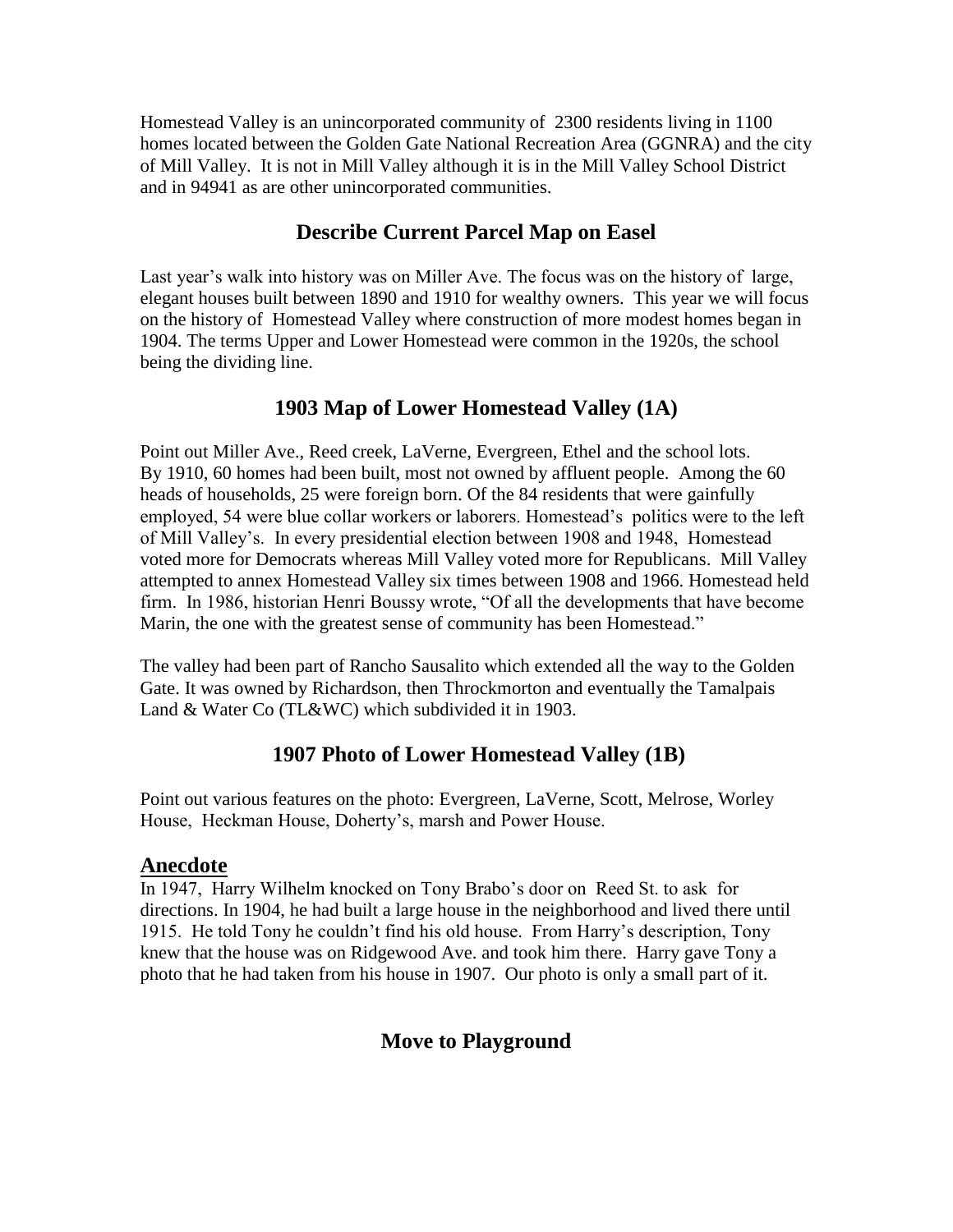#### **STOP #2 In the Schoolyard at the Playground**

Our tour will take us to the sites of the first two community centers. The third one, our starting point, is on a 1.16-acre lot. In 1922, a small house was built on it near the street. In the 1930s, a horse ring, barn and tack room were built on the flat part for the Homestead Valley Riding Club. Riding lessons were given to many Homestead Valley children until the late 1960s.

#### **1956 Photo of Horse Ring (2A)**

From 1951 to 1974, Hughes and Volinda Call and their four children lived in the substantially enlarged house. Homestead Valley acquired the property in 1976 and renovated the home for a community center.

In April 1950, when the Call family was living in Kent Woodlands, Hughes took his son and daughter to the Grand National Rodeo, Horse and Stock show at the Cow Palace. Their tickets won the raffle. The prize was Hopalong Cassidy's pony, tack and a cowboy outfit. Under pressure from his children, Hughes purchased the property so that "Little Topper" could live at the Homestead Valley Riding Club.

# **1950 Photo of Little Topper with Lewis and Phoebe Call (2B)**

A word about the history of Homestead School. In the north east you can see a white house that is half of the school which was built in 1907.

# **1907 Photo of Original Homestead School (2C)**

The first class began on January 13, 1908 with 50 first and second graders who had been attending the Mill Valley Grammar School. Only 19 of them lived in Homestead Valley—the rest came from Mill Valley. The teacher was Coral Coats. She earned \$50/month.

# **1908 Photo of Homestead School Kids and Teacher (2D)**

In 1920, a new school was built on this property. The old school up there was cut in half, and one half was moved 10 ft. to the left. The result was two houses which still exist. The original two families were good friends. Years later, the husband in one house died and then the wife in the other house died. The widow and widower decided to get married and live together in one of the houses and sell the other one.

The 1920 school here closed temporarily in the 1930s and permanently in 1983. The property is leased to Marin Horizon School — 300 pupils, pre-K through  $8<sup>th</sup>$  grades.

# **Exit Schoolyard, Turn Right on Melrose and Go to LaVerne**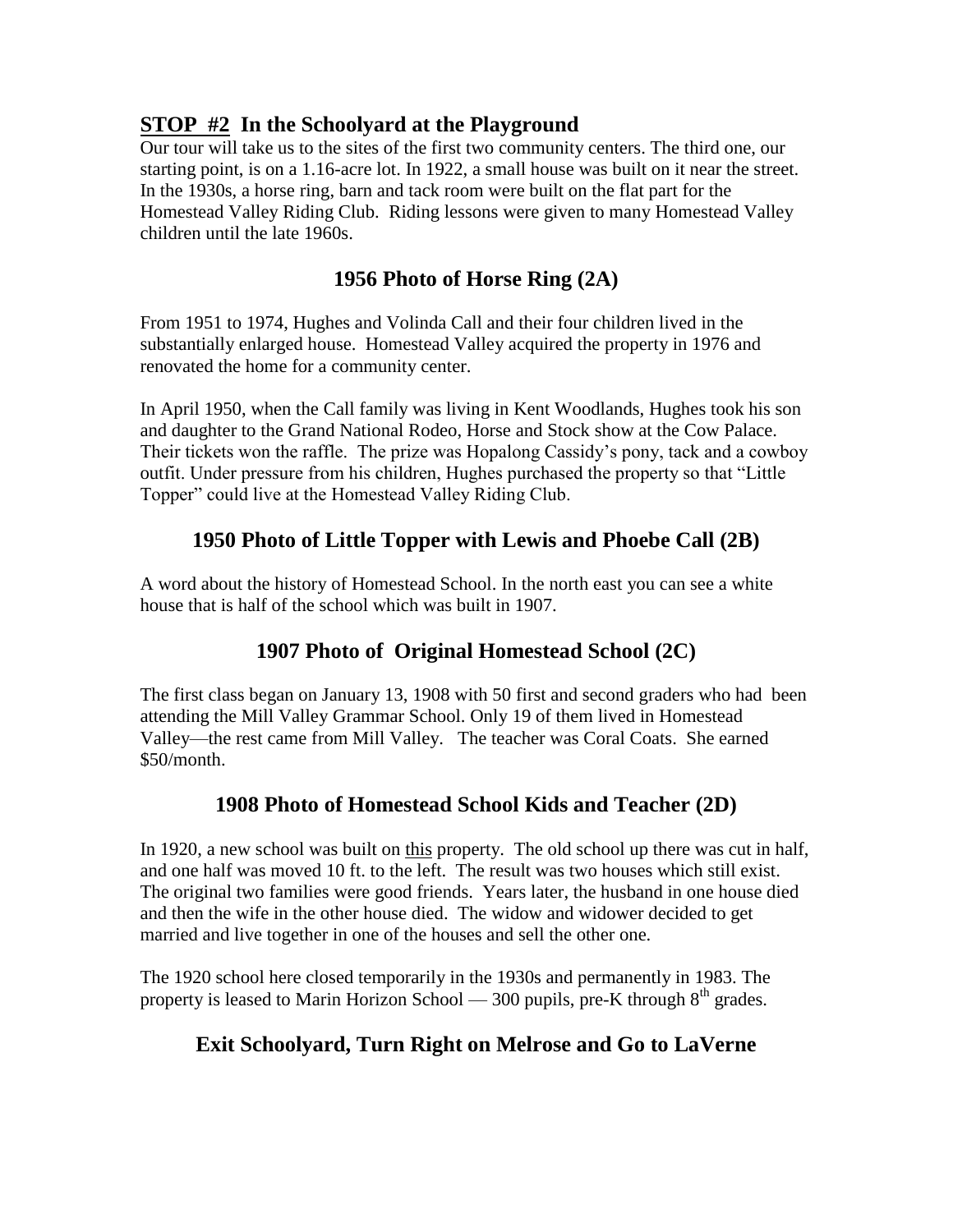# **STOP #3 In front of 301 LaVerne across from 304**

The 4000 sq. ft. house across the street was built in 1999. The historic house it replaced was built before 1910. It was painted blue for at least the last 30 years before it was demolished and was commonly referred to as "The Blue House."

# **1924 Photo of The Blue House (3A)**

The 1924 photo shows the Silva family posing on the front steps. Joaquin A. Silva immigrated from the Portuguese Azores in 1880 at age 19. His wife, Mary V. Silva immigrated in 1896 at age 18, also from the Azores. They were married in 1900. They had two daughters, Mary born in 1906 and Simiana born in 1909. That's Simiana in the photo. Joaquin had a chicken farm on the 15,000 sq. ft. lot. He was also a carpenter who built his house and a few others nearby.

In 1910, 12 of the 60 heads of household in Homestead were from the Azores. Throckmorton had rented land on Rancho Sausalito to families from the Azores for dairy operations. An 1892 map depicts 36 ranch subdivisions. Homestead's Portuguese families played an important role in the community. The men were often day laborers employed in construction projects. The women often provided laundry and house cleaning services.

"The Blue House" gained historic fame just before it was demolished in 1999. The property still had Homestead's last known privy (outhouse). Prior to the installation of Homestead's sewer system in 1948, privies were not uncommon, although most homes had septic tanks and leach fields to serve indoor facilities.

The Silva's privy had been placed several yards from the creek. By 1999, however, the banks of the creek had eroded to such an extent that the privy was on the edge of the creek bank. It probably would have eventually fallen into the creek. Owners of the new house installed large boulders on the bank of the creek to prevent further erosion.

#### **Anecdote**

In 1926, Simiana Silva, age 17, married Joe Hornsby, a carpenter and contractor. Their daughter Eunice was born in 1930. Simiana's contemporaries criticized her for her frequent attendance without her husband at dances at the community center. Simiana and Joe Hornsby were divorced in 1932. In 1934, Joe Hornsby bought The Brown Jug, now the 2 AM Club, and tended bar there. In 1935, he sold the 2 AM Club and moved to southern California. Joe wrote Simiana a long goodbye letter which expressed his sadness and bitterness, especially in having to leave his daughter Eunice.

# **Go down to 250 LaVerne**

# **STOP #4 At driveway of 250 LaVerne**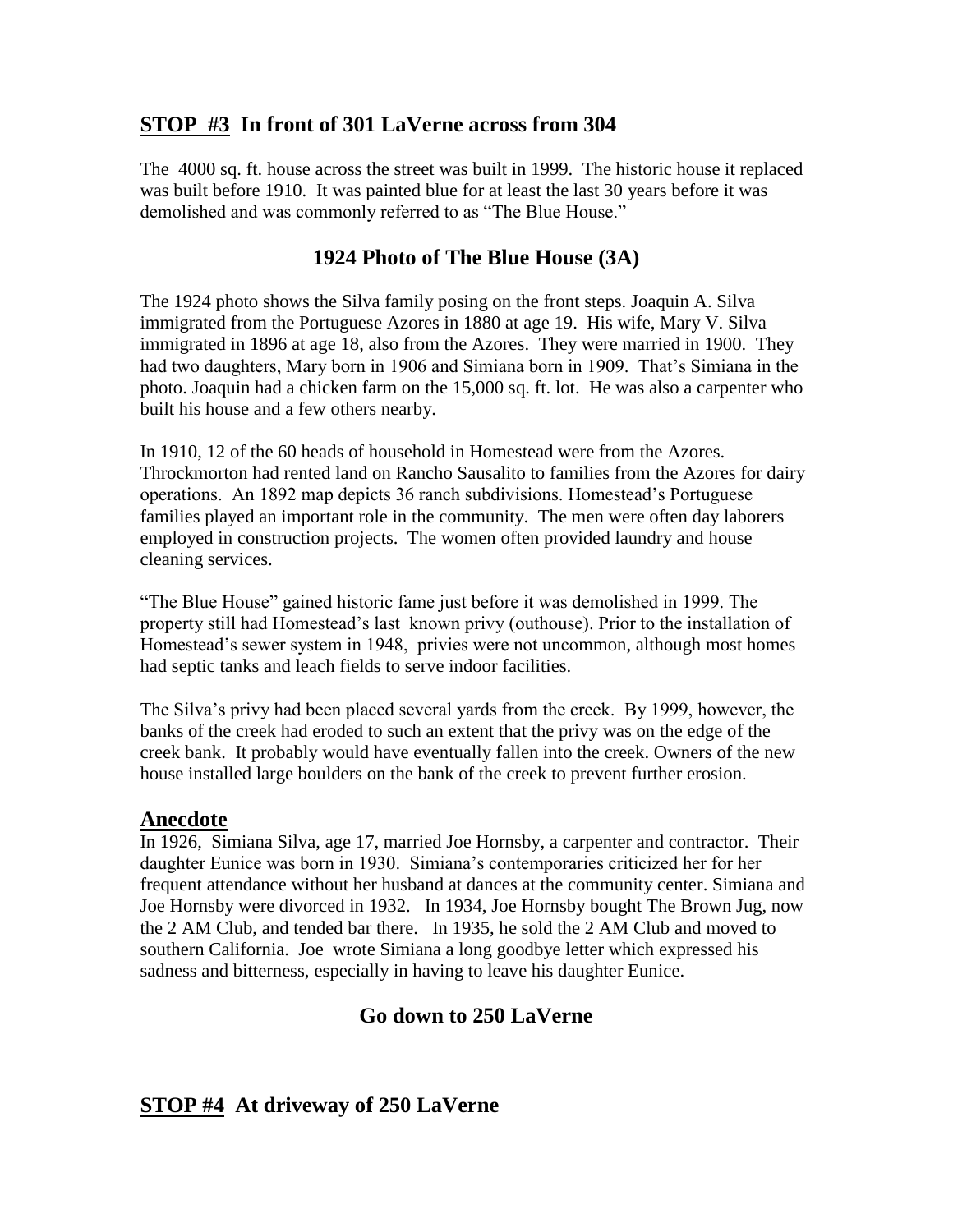The two houses across the street were formerly on just one property. In 1904, attorney Alfred Worley and his wife Fannie built a mansion here. Alfred had come from England at age 2. Fannie was born in Duncans Mills (Sonoma Co.). In 1909, they subdivided the 20-acre Worley Tract south of LaVerne Ave. into lots on Ferndale Ave. and a new street named Melrose Ave. The other part of Melrose Ave. was at that time called Avery Ave. Fannie Worley died in 1920 at age 54 after a long illness. She was the first woman to settle in Homestead, and the first woman to die in Homestead. Alfred moved away.

#### **1907 Photo of Worley Mansion (4A)**

In June 1940, Ove Johnson bought the three-story mansion for the bargain price of \$7700, reportedly because it was "haunted". Two months later it was completely destroyed by fire. He replaced it with a small stucco house using the same foundation. He founded the Homestead Valley Volunteer Fire Brigade soon thereafter and housed the fire engine in his garage.

#### **1950 Photo of Ove Johnson House (4B)**

There was also a cottage on the property, formerly a carriage house. In 1942, shortly after the Japanese attack on Pearl Harbor it was used as a sector post for air raid wardens, fire wardens and first aid workers. A telephone was installed and an air raid siren was installed on top of Homestead School. At 7:30 PM a volunteer would arrive at the sector post, sleep there and leave in the morning. During the day, John Cooper at his grocery store on Linden Lane was responsible for warning residents of any emergency.

During World War II, Ove tried to have his family be as self sufficient as possible.

He put in 35 fruit trees and a huge victory garden. He had chickens, for meat and eggs, and raised two hogs once. His wife did a great deal of canning and otherwise preserving the produce.

In the spring of 1984 after Ove had become a widower, an electrical fire caused extensive smoke damage to the house. Ove died 8 months later, just shy of his 82nd birthday. We will talk more about Ove Johnson at our last stop, the site of the Homestead Valley Fire House.

In 2000, Ove's house was demolished and replaced with a modern 4000 sq. ft. house constructed primarily of steel. Previously, the site had two entirely different houses: a brown shingle mansion built in 1904 and a small stucco house built in 1940.

# **Go down to 228 Laverne**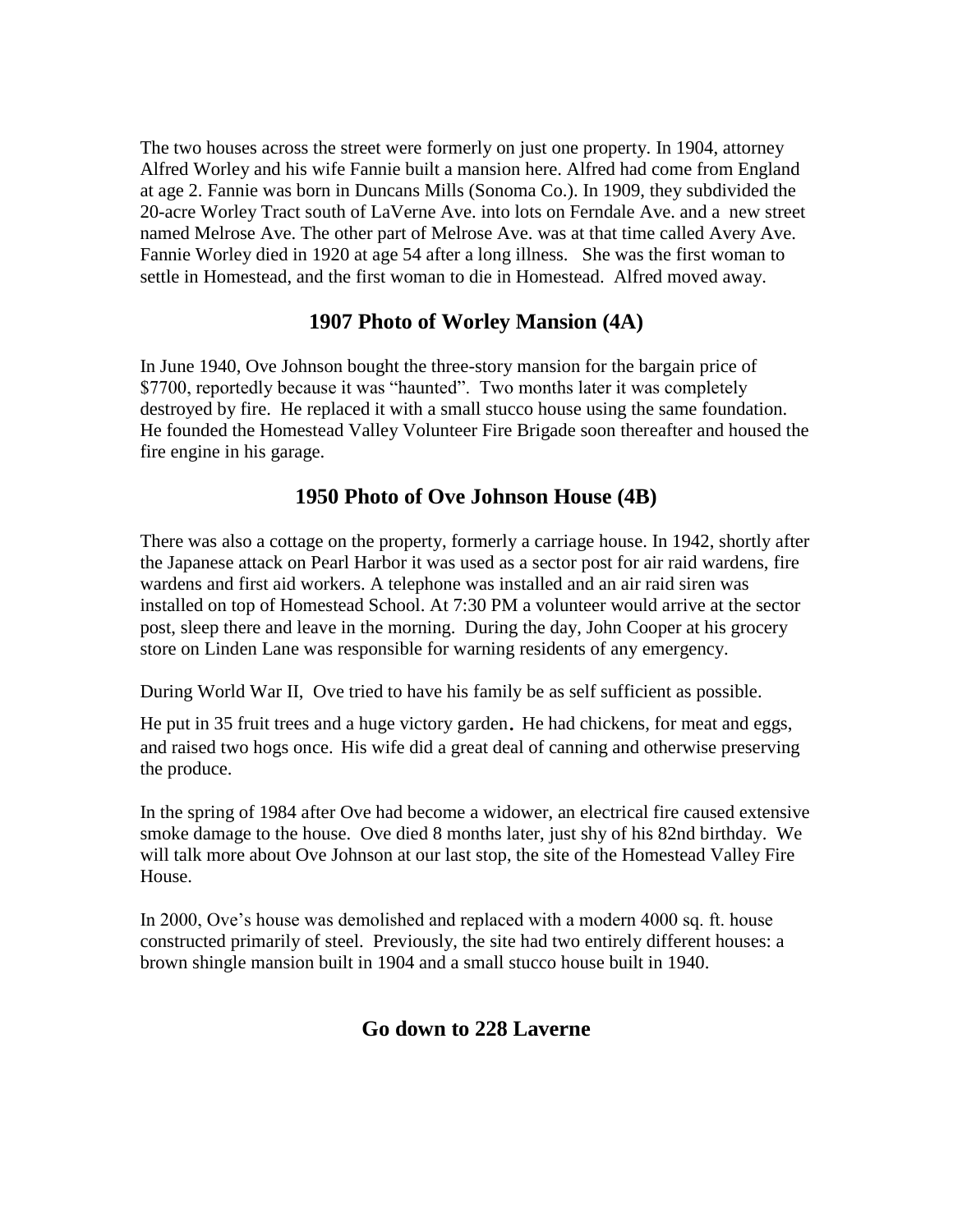# **STOP #5 In front of 228 LaVerne**

The vacant lot across the street is the site of the Ezekiel house built in 1904.

# **1922 Photo of Ezekiel House (5A)**

The photo was taken after Marin's biggest  $20<sup>th</sup>$  century snowstorm in January 1922. Edwin Ezekiel, his wife Josephine and their seven children moved into this house in 1904. Edwin was a buyer for a famous furrier, Herman Liebes, owner of a fur house in San Francisco. Edwin spent a lot of time in Alaska trading with indigenous people for furs.

The 1910 census counted eleven people living in the house. In addition to the Ezekiel family of seven children aged 6 to 28, there were two boarders: Anne Foley, age 34, a bookkeeper for the telephone company, and her 4-year old son John.

Last year's Walk-Into-History guidebook included a photo of the eldest son, Edwin, on a wagon drawn by two horses which he drove to deliver purchases from the Emporium department store in San Francisco.

By 1920, the Ezekiel family had moved away, and the eldest son Edwin had moved to a house on Evergreen with his wife and three children. The wagon he drove for the Emporium had been replaced by a truck, and Edwin was a chauffer not a driver. Later on he became a UPS driver.

The Ezekiel house was demolished in the 1920s. Today, there is a small 648 sq. ft. house on the 0.84 acre lot at 227 LaVerne. The property was recently purchased and made ready for development.

# **1914 Photo of the view from the Ezekiel House (5B)**

This 1914 photo shows the view from the Ezekiel house. The girl is Josephine Ezekiel, age 11. Note the barren hill and the house on Evergreen which was originally two cabins. We will stop at that house later.

# **Go down LaVerne to Hawthorne turn left, go to the driveway of 212**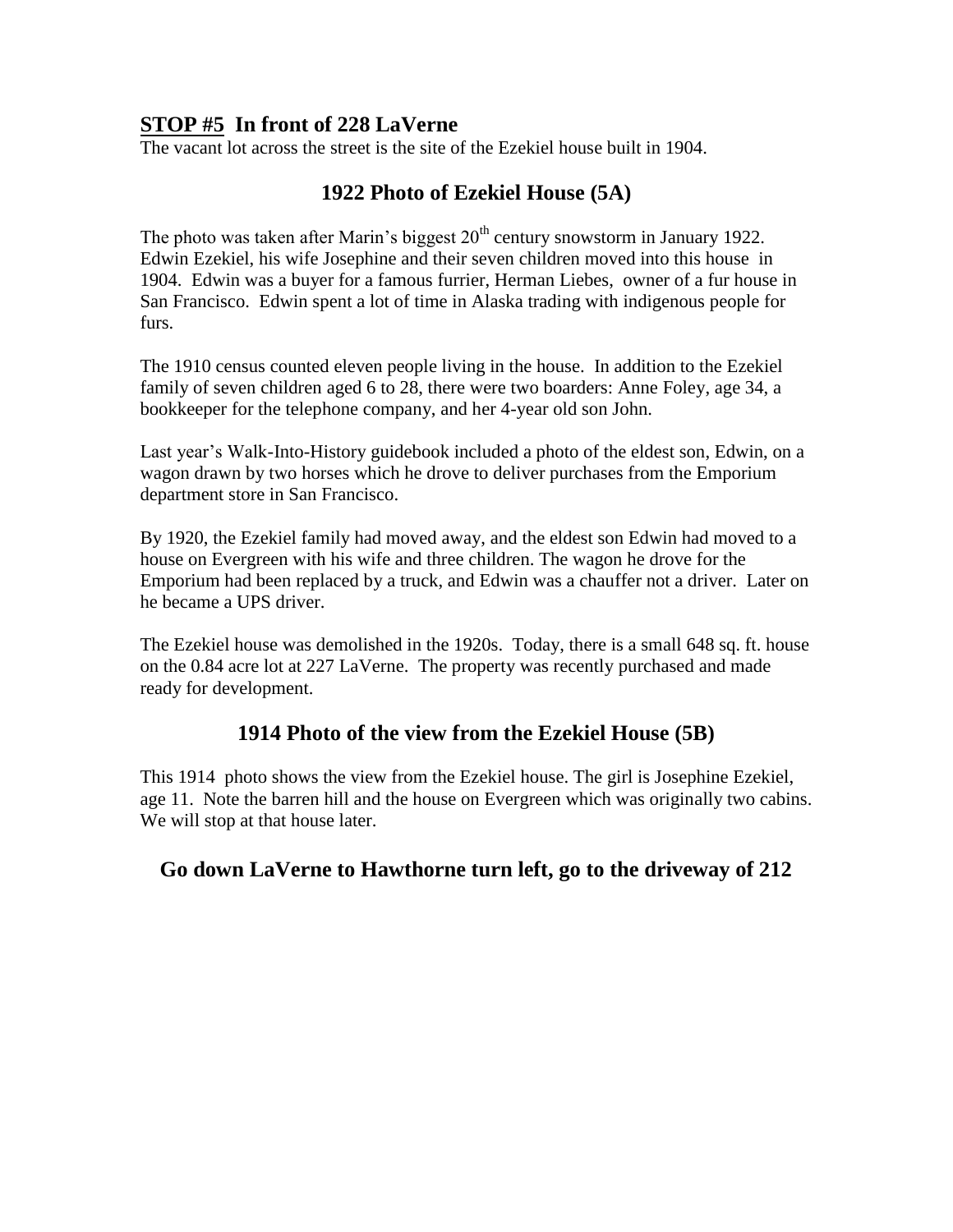#### **STOP #6 At Driveway of 212 Hawthorne**

Today Hawthorne Ave. has 10 houses on it, five on each side. In 1904, John C. Bone bought the lot that encompassed the entire west side. In 1905, he constructed a house on the corner of Evergreen. He subdivided the rest of the property into three small lots and this large lot across the street on the corner of LaVerne. In 1909, William N. Veale built a house on the lower part of the lot. Note the wonderful deer resistant garden there today the present owner is a master gardener.

# **3 Photos of the Veale House: 1910, 1930, 1940 (6A)**

The top photo was taken in 1910. On the far right is a white house built in 1906. We can see it from here. Note the privy behind it.

The 1910 census lists William W. Veale, age 39, a stationary engineer, his wife Mamie, 31, and four children: Mervyn, 9, Helen, 8, Rachel, 3, and Margaret, 3 months. School records show that both Mervyn and Helen entered Homestead School on August 1, 1910.

The middle photo was taken in 1930 from LaVerne looking down at the small house. Note that between the Veale house and the white house there is a brown house. It was built in 1913, and was the last house to be built on this block. They all still exist.

In the 1930s, the small house was moved up the slope closer to LaVerne and a larger house was built around it. The bottom photo shows the completed house in 1940. The large redwood tree in the yard today must have been planted after 1940.

In the late 1930s and early 1940s, the grandsons of William and Mamie Veale spent summers here with their grandparents. They enjoyed Homestead Valley which was much cooler than where they lived in eastern Contra Costa County.

The house we see here today was remodeled and expanded in the 1990s.

#### **Anecdote**

William W. Veale grew up on his father's farm near Brentwood in eastern Contra Costa County. In the 1920s he had trouble making a living here in Marin, so he and the family moved back to the farm. He soon found a job at the newly constructed crude oil pumping station in Brentwood. After he retired in 1936 he and his wife moved back to this home. The farm is now the Veale Tract a 4000-acre irrigated pasture in the San Joaquin Delta surrounded by levees and only 3 ft. above sea level.

# **Go down Hawthorne to 207**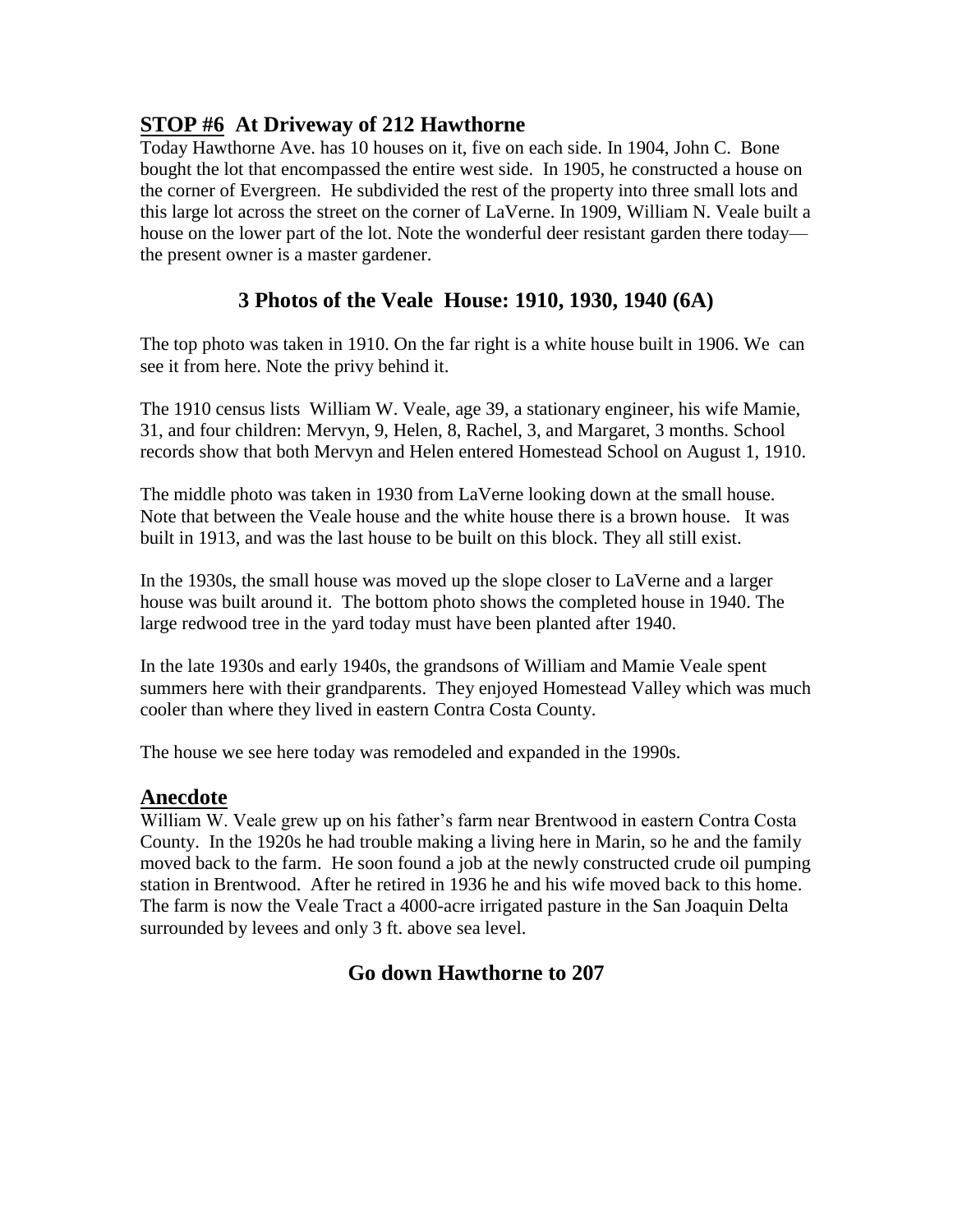# **STOP #7 In front of 201 Hawthorne across from the Bone House**

In 1905, John Bone and his wife Lillian built a small house on this corner. After the 1906 earthquake the Bones invited their San Francisco friends to stay in tents they set up for them in their large back yard.

# **Photo of Shed (7A)**

John added on to the house several times and built various out buildings such as the shed shown in the photo. The shed served as storage of garden tools, the orchard's fruit and the garden's vegetables. Part of the shed was a chicken coop. He also built a workshop which is now a guest cottage behind the house. The garage was built recently by the current owners who plan to replace the house with a larger one.

John and Lillian Bone had two children, Lancelot, and Carmelita. A granddaughter, also named Carmelita, lived with them later on.

During the 1930s, Lillian's hobby was raising lily pads. John built several concrete lined ponds. When the neighbor across the street, Albert Von der Werth, would travel to Portland, Oregon on business, he would sometimes pick up exotic lily pad varieties that Lillian had ordered from a Portland nursery.

John Bone died in 1946, and Lillian, in 1967, having lived here for 62 years. In 1968, a Mill Valley couple named Brown bought the house. In 1977, they sold it to Candace Johnson who kept a goat. When Homestead residents were walking, jogging, bicycling or driving up Evergreen, the goat would often be watching them from inside the gate of this house.

# **Photo of Goat (7B)**

The unique design of the gate was perfect for the goat who seemed to enjoy observing what was happening on Evergreen. His name was Toby. The house came to be known as "The Goat Lady House." Candace Johnson was not a customer of Mill Valley Refuse Service, Inc.. The goat consumed household garbage, and also trimmed the vegetation. Cans, bottles, and anything else the goat refused to eat were buried. Paper was burned in the fireplace.

#### **Anecdote**

In 1995, when Candace Johnson decided to sell the house, a Marin Association of Realtors notice referred to it as "The Famous Goat Lady House." The house did not have central heating. The floors were not level. The yard was overgrown with old fruit trees, shrubs and vines. The lily ponds were full of dirt and whatever the goat did not eat. But the goat was no longer there. Even today, many Homestead residents refer to the house as "The Goat Lady House."

# **Turn right on Evergreen and right of Linden Lane to 155**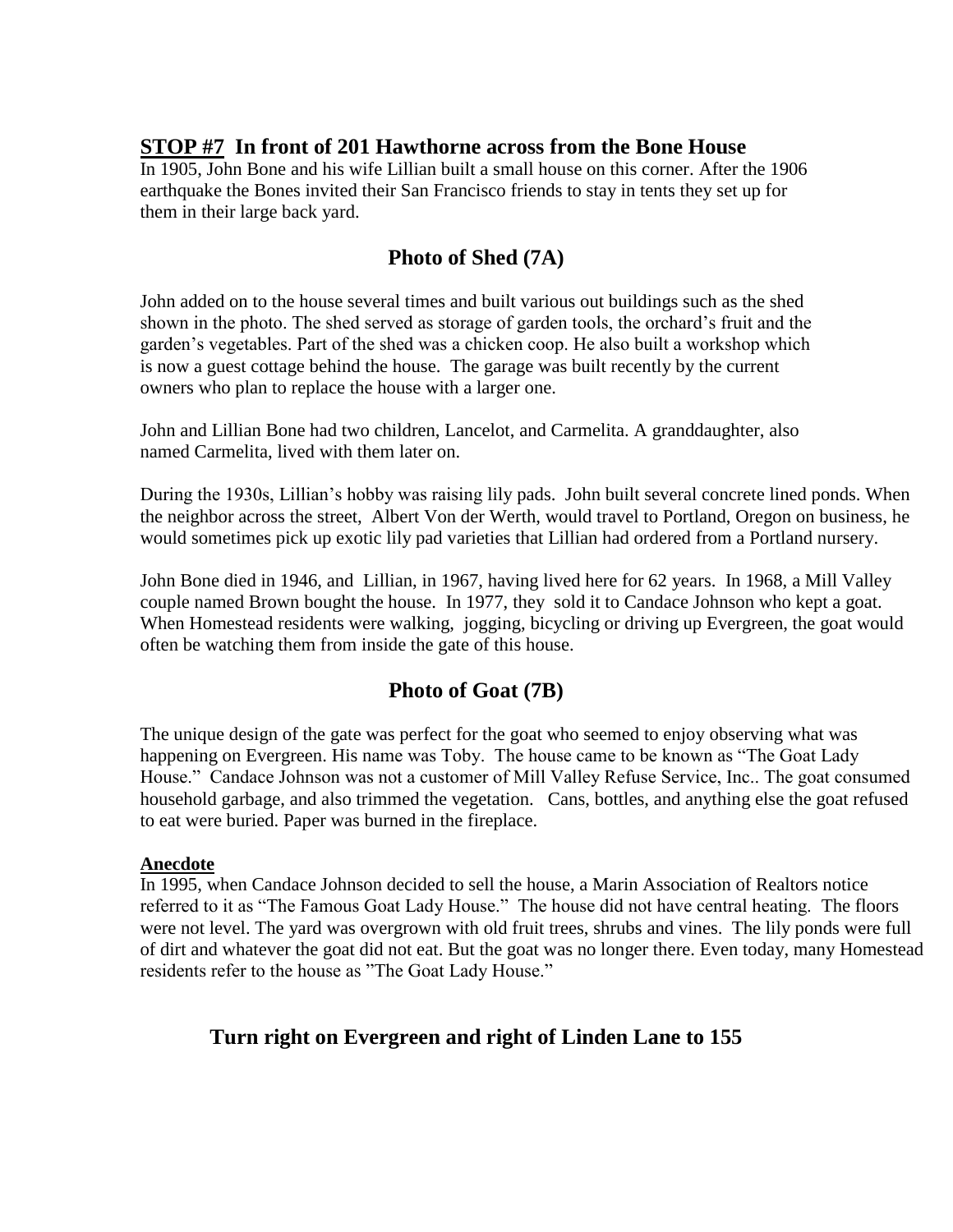# **STOP #8 In front of 155 Linden Lane**

Homestead Hall was built here in 1904 as a center of community activities including scout meetings, dances, movies and political meetings. The Mill Valley press usually referred to it as Homestead's Scout Hall. In 1932, the hall was sold and converted into a residence which has since been remodeled extensively. Remnants of the original building are still evident upstairs in the house.

# **Photo of Homestead Hall 1920s (8A)**

Recall that at our third stop at the "Blue House" we learned that Simiana Silva had spent a lot of time at dances here in Homestead Hall unaccompanied by her husband, Joe Hornsby. But this was also where volunteers gathered to work on various projects.

#### **Photo of Volunteers Making Benches 1930 (8B)**

Homestead Hall was the first of three Homestead Valley community centers. We began our tour at the third one. We will soon stop at the second one, Brown's Hall which was constructed in 1934.

#### **Anecdote**

During the 1920's, there was a speak-easy nearby. Virginia Stolte lived in Upper Homestead at the time, and attended Homestead School. Her father, Fred Stolte, admonished her never to go beyond the school to Lower Homestead because there was a red light district down there.

Thus, Lower Homestead had a dance hall, a speak easy and a red light district. Should be a juicy story here, perhaps a drunken brawl. No such luck. But there is a story. Mary Bettencourt remembers the dance hall very well because she went there for catechism lessons. Every Saturday, nuns came down from the catholic church in Mill Valley to teach Homestead children their catechisms. Mary also recalls movies being shown there. Mary Bettencourt Brabo lives in Homestead Valley on the property where she was born in 1910. She will be 100 years old in November.

#### **Anecdote**

An example of a political meeting at Homestead Hall is one that took place on September 21, 1912. The headline in the Mill Valley Record=Enterprise was "Big Non-Partisan Meeting at Homestead Last Saturday." "The first real non-partisan meeting that has been held in the county in many years was held in the village of Homestead at which at least 300 of the citizens participated." There were talks by candidates for various offices: two for state senator representing both Contra Costa and Marin counties, one for state assembly candidate, and two for county supervisor. Before the meeting there was music by the Sausalito Brass Band.

# **Return to Evergreen, turn right then left on Linden Lane to 11**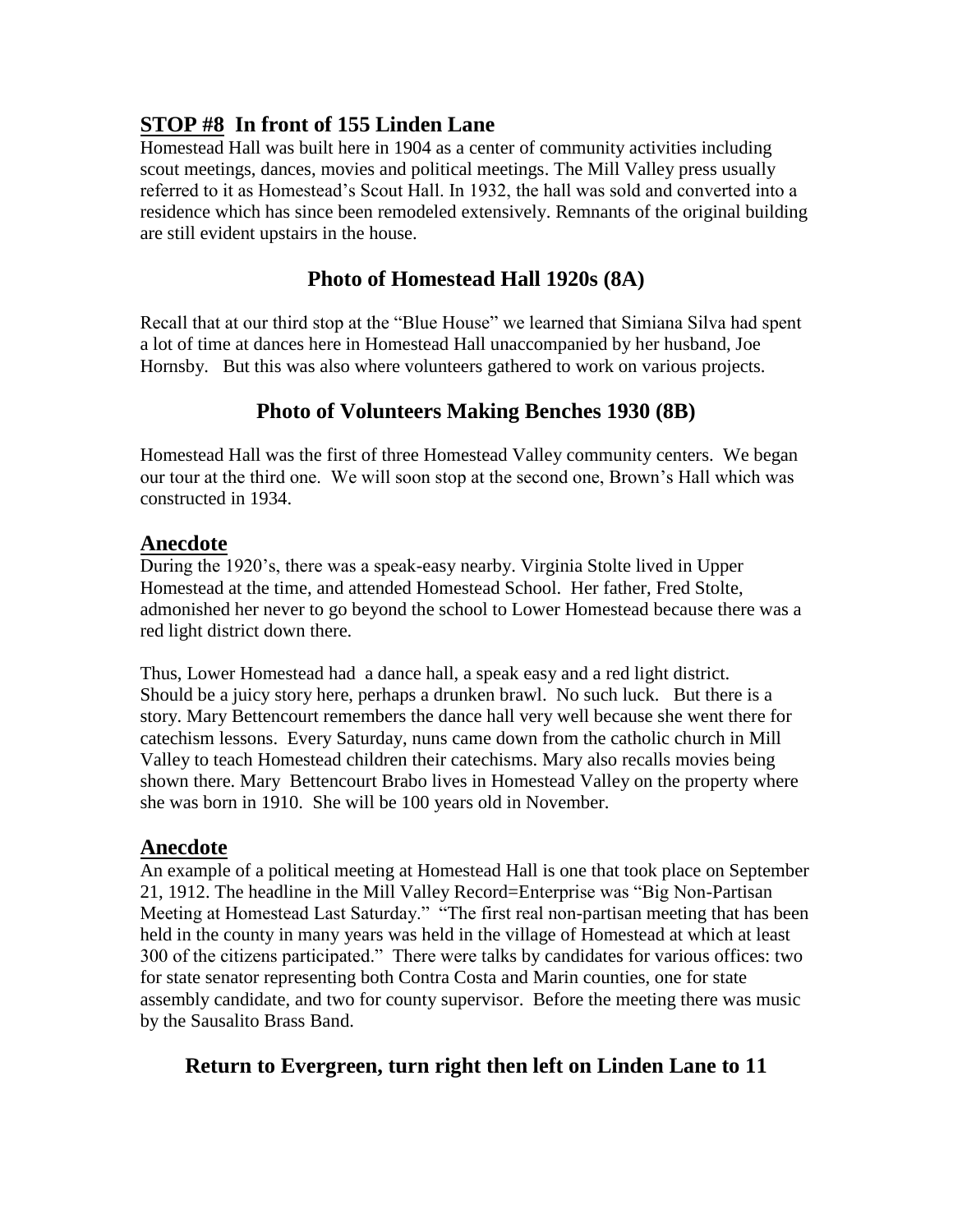# **STOP #9 In the back yard of 11 Linden Lane**

This building was a grocery store opened by Iowa Compere in 1905. In 1909, John C. Cooper bought it. From 1917 on, ownership passed through several hands. It was in business until the late 1960s when the building became a residence. The present owner remodeled the building in the style of his birthplace, Nice, France. In the living room he has preserved a remnant of the grocery store, a glass-front refrigerator for cold drinks, dairy and other products requiring refrigeration.

The building is located just down the street from the home of Herman Heckman on the corner of Ethel—we will stop at the Heckman house later. The Heckman family took over the grocery store in July 1920.

# **Grocery store ads 1920, 1922, 1924 (9A)**

A 1920 ad announces Homestead's New Store. A 1922 ad lists Herman's wife Mrs. C.T. Heckman, proprietor of Homestead Grocery. A 1924 ad lists their daughter, Miss P. M. Heckman, as proprietor. Note that the name of this street at that time was Richardson Street.

A 1926 ad reads, "Homestead Grocery—Cash and Carry, under new management: Mrs. Elsie E. Wetmore." Elsie sold Cigars and Tobaccos in addition to groceries.

In the 1930s and 1940s it was known as Homestead Valley Grocery with John G. Cooper, proprietor. The street was named Heckman St. at that time. In the 1950s and 1960s the store was again known as Homestead Grocery.

Many long time residents found it convenient to walk there to buy necessities. Children often stopped there for candy or soft drinks after school.

#### **Anecdote**

In 1909, Florence Ezekiel, age 27, who lived on LaVerne —we stopped at the Ezekiel house—was appointed by Teddy Roosevelt as postmistress of Homestead's first post office located here in Cooper's Grocery store. The name of the post office was LaVerne. In announcing the opening of the post office, the Mill Valley Record=Enterprise stated, "Last night, Homestead Valley became a thing of the past and the new town of LaVerne sprang into existence." Although Homestead School was renamed LaVerne School, and there was even a LaVerne baseball team, this name for the community was abandoned in the 1920s in favor of the original "Homestead Valley." The post office was closed in 1914 with the advent of Rural Free Delivery. Mail to Homestead residents had an address consisting of the name of their street and RFD #1, Sausalito. The small building in back is thought to have been the post office.

# **Go to driveway of Homestead Terrace**

# **STOP #10 In driveway of Homestead Terrace**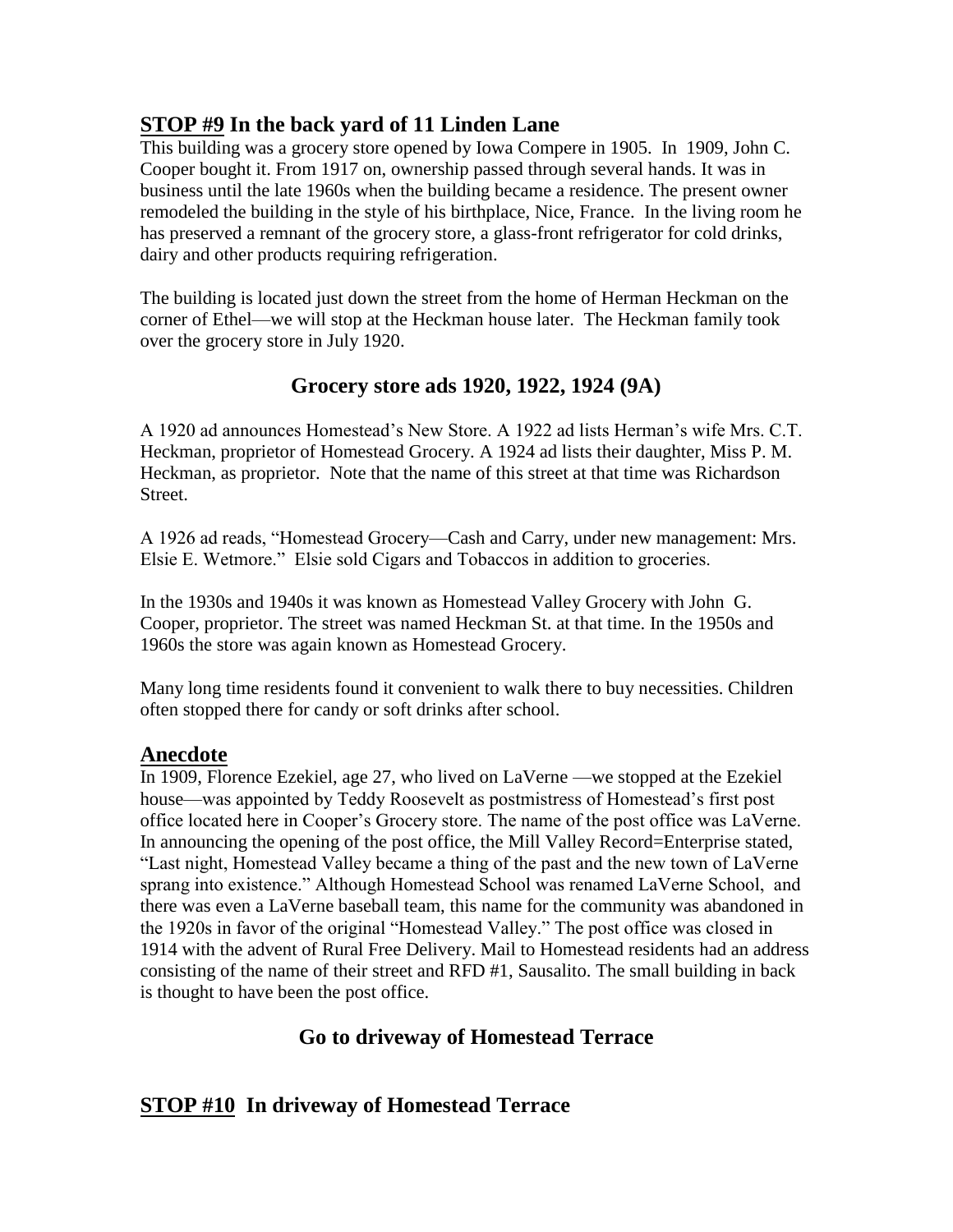Homestead Terrace was established as Federal Public Housing, Elderly/Disabled, for residents at least 62 years old with very low income. There are 27 studio apartments in 5 buildings plus a community building. There are younger disabled residents here today.

# **1969 Photo of Homestead Terrace (10A)**

The photo was taken in 1969 when construction of Homestead Terrace on Linden Lane was just about complete. In June 1966, when project plans for Homestead Terrace were announced, initial reaction of neighbors was negative: density was too high and increased traffic would be a hazard. But in September 1966, the Homestead Valley Improvement Club voted to support the project and a week later it was approved by the Marin County Board of Supervisors. Construction was completed and a dedication ceremony was held in April 1969.

In 1974 it received the Bay Area AIA Design Excellence Honor Award. Architecture was by Campbell & Wong. Landscape architecture was by Royston, Hanamoto, Beck and Abey. Robert Royston lived in Homestead Valley for over 50 years until his death in 2008. Eldon Beck still lives in Homestead Valley.

#### **Anecdote**

In 1903, house painter Michael J. Maguire of South Carolina built a large two-story house and a stable for horses on this property. He and his wife, Winifred Crowe from County Cork Ireland, raised their five sons here. The youngest son, Robert (Red) Maguire and his wife Jean, an acclaimed cellist and a co-founder of the Marin Symphony, raised their family here.

Our next stop will be the 2 AM Club. We will walk down Montford to Miller Ave.

# **1905 Photo of Work Party (10B)**

This 1905 photo was taken from Miller Ave. at the 2 AM Club. A group of Homestead residents are gathered for a sidewalk-building work party in 1905. The formally attired gentleman is Jacob Gardner—we will learn more about him later in the walk. Lumber for the sidewalk had been donated.

# **Go to Montford then down Montford to Miller**

# **STOP #11 In front of the 2 AM Club**

John W. "Bill" Brown was born in Chicago on May 2, 1863. When he was ten years old, he went to Montana with his parents in a covered wagon. As a young man he lived in Salt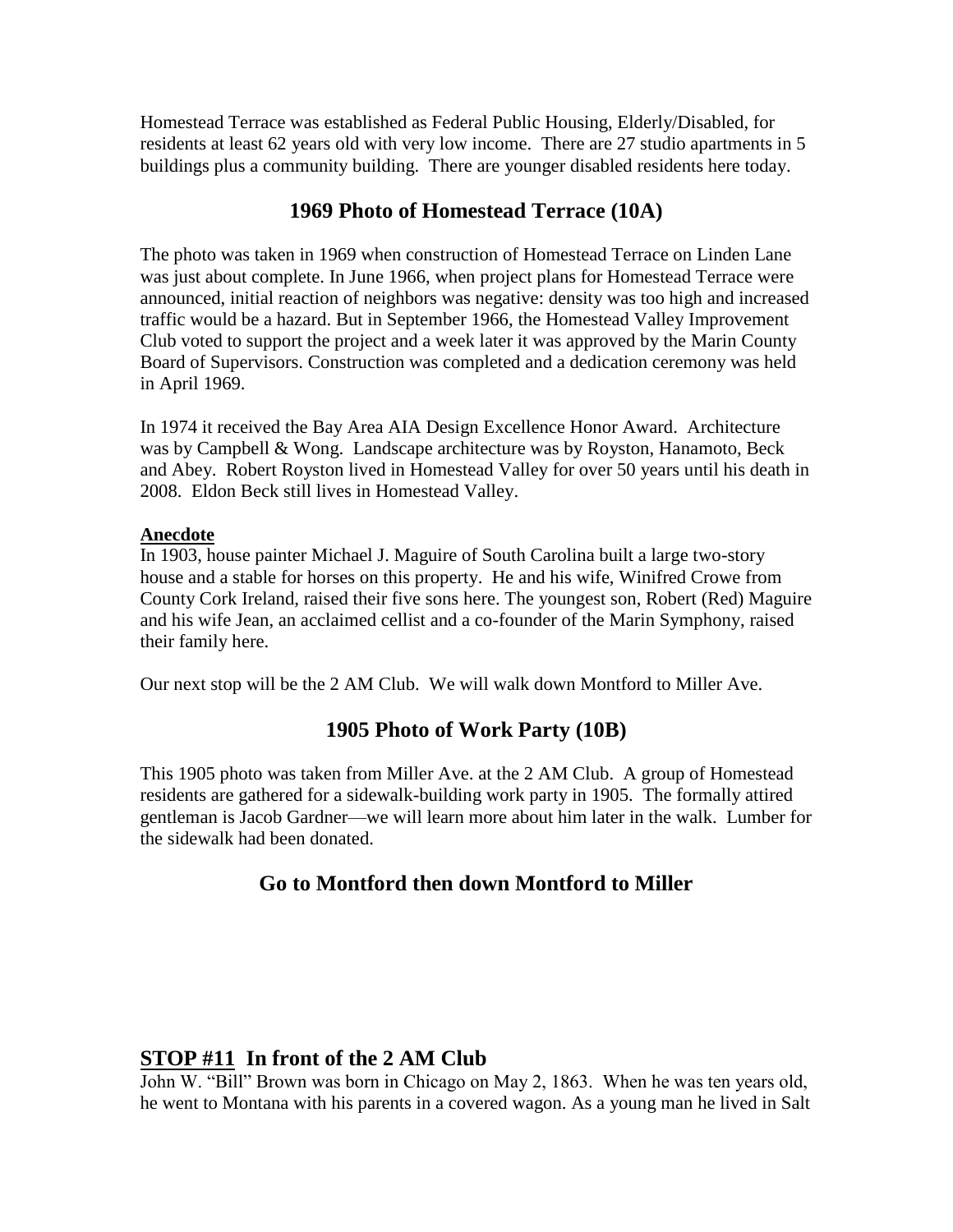Lake City. In 1893 he attended the World's Fair in Chicago. Shortly thereafter, he brought his mother and his sister to Marin. . Bill Brown, his mother and his sister established a resort at Willow Camp (Stinson Beach) providing tents and food for campers. In 1905, the first Dipsea race was held. It started in Mill Valley and ended at the Dipsea Inn situated on the sand spit [Seadrift], not far from the Brown's resort. Shortly thereafter, he sold the resort and moved to Homestead.

Bill Brown built a house on Montford near Miller where he and his sister Dolly had a grocery store on the first floor. His mother Lucinda lived with them. In 1906, he opened a saloon known as The Brown Jug on the corner of Miller and Montford. Prohibition caused its closure in 1921. The building became a grain and feed store.

With the repeal of prohibition in December 1933, Joe Hornsby purchased the property and reopened The Brown Jug. Joe left in 1935 after a divorce from his wife Simiana Silva—remember her from our stop at the Blue House?

In 1939, Louis Greyerbiehl and his sons Bill and Bres bought the bar. By that time it had been renamed the 2 AM Club. When bars within the city limits of Mill Valley closed at midnight, there was considerable migration of customers to The Brown Jug which could stay open until 2 AM—it was outside the city limits.

During World War II, Bill and Bres were called into military service and their father and mother were in a serious automobile accident. Mary Galliotti, a friend who lived on Ethel, was recruited to run the bar— Mary and Bill married after the war.

# **1950s Photo of the 2 AM Club (11A)**

The 2 AM Club looks about the same as it did 60 years ago.

#### **Anecdote**

In the early 1940s, Ray Miller an operating engineer living on East Blithedale went to the Brothers Bar on Locust every day after work. The regulars were construction workers like Ray. In 1947 he moved to Homestead Valley and went to the 2 AM Club every day after work. These bars are only two blocks apart. Changing neighborhoods meant changing pubs. Ray got to know a new group of regulars. He went hunting with them and played on the 2 AM Club baseball team. He knew Mary Greyerbiehl, her husband Bill and her brother-in-law Bres, very well. When he moved to Sonoma in 1959, he took with him plenty of memories of what went on in the 2 AM Club during his tenure there. For example, when a group of suits just off the bus from the city would enter the 2 AM Club, all conversation would stop.

# **Move to in front of the Buddhist Temple**

# **STOP #12 In front of the Buddhist Temple**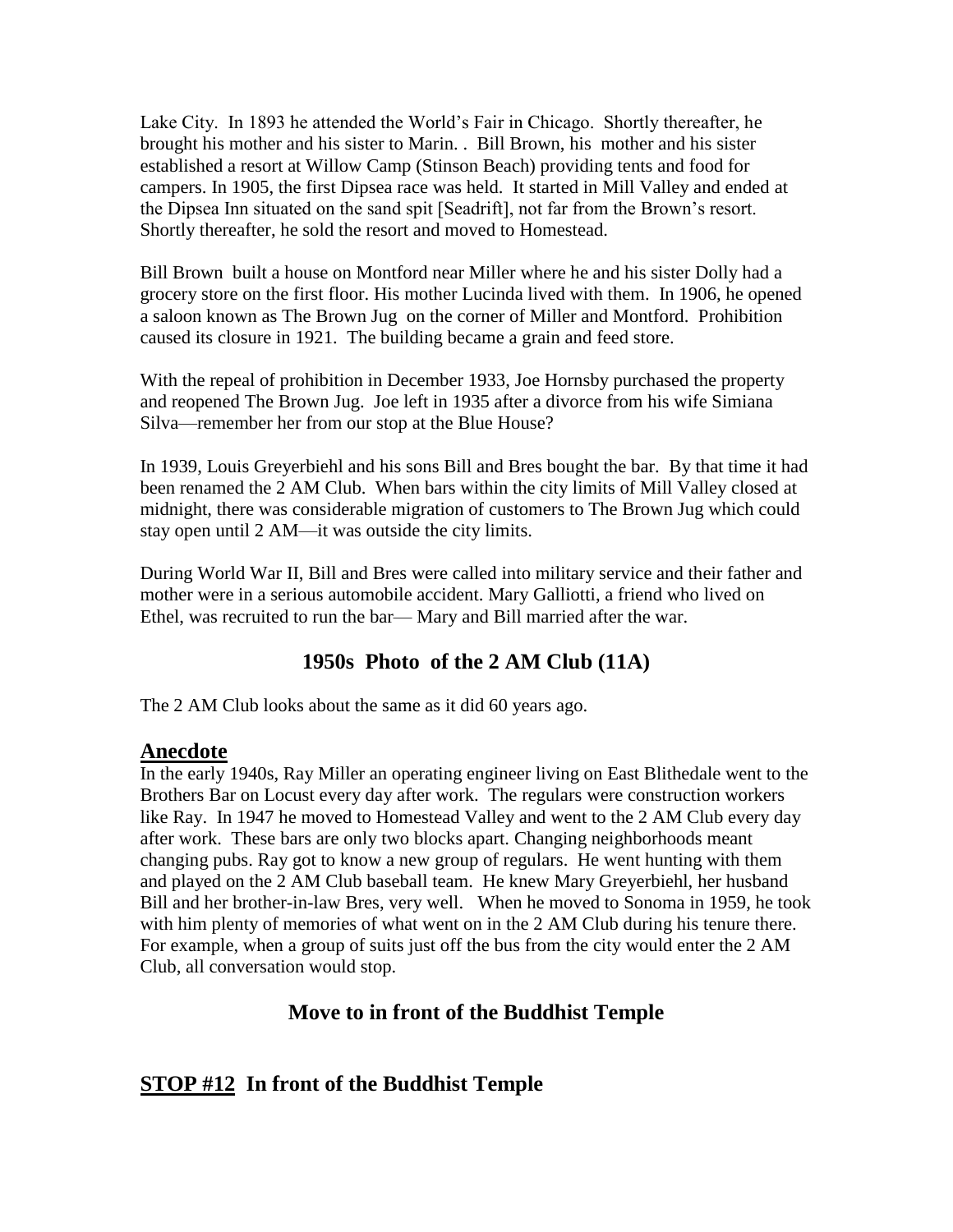This building was Homestead's second community center. We started our tour at the third one and later stopped at the first one, Homestead Hall. This one was called Brown's Hall, named for Bill Brown who had loaned the Homestead Progressive Club \$2000 for its construction in 1934. This is the same Bill Brown that established The Brown Jug saloon. Brown's Hall was the center of Homestead's community activities from 1934 to 1972 when it was sold to the Buddhists of Marin for their temple.

Local carpenters volunteered their time for the construction of Brown's Hall. It was initially used for carpenters' union meetings, boy scout meetings and various community activities. Political meetings could adjourn to The 2 AM Club for further argument.

# **1940s Photo of Brown's Hall (12A)**

In 1951, Mill Valley annexed the two-block long commercial strip on Miller Avenue. From then on, Brown's Hall was within the city limits of Mill Valley. In the late 1950's, Brown's Hall was suffering from lack of maintenance, and was no longer serving the community very well. The Homestead Valley Improvement Club had trouble meeting its expenses. Real estate taxes owed the city of Mill Valley were a particular drain. President Jo Schlesinger rallied community volunteers, first to clean up Brown's Hall, and then to develop ideas for producing at least one money-making event every month. As a result there were lectures, plays, art shows, concerts, dances, etc.

Will Geer, a famous impresario, initially brought morality plays, and later performed in his memorable Mark Twain monologue. Local acting talent organized themselves into the Homestead Players. Sali Lieberman's involvement in the theatrical productions led to the establishment of the Marin Theater Company which today offers highly rated plays in its theater across the street. A Candlelight Concert series of five winter concerts, including three by the Bach to Mozart Players with musicians from the San Francisco Symphony, began in 1960 and continued here until 1971, and then in other venues until 1978. In 1962, the same group, presented an outdoor concert in Stolte Grove. These concerts continued to be held every year until 2003.

# **Anecdote**

The following letter to the editor appeared in the Mill Valley Record regarding an announcement of the construction of Brown's Hall: "This is the biggest thing that ever struck Homestead. What a break for Homestead! I would that I had literary ability to put in words just what this does and will mean to Homestead! Pardon this slight burst of enthusiasm, but it is only the consensus of the feelings of all Homestead on the eve of a great achievement!"

# **Go through Whole Foods parking lot, turn right on Evergreen to 14**

# **STOP #13 At driveway of 14 Evergreen across from Whole Foods**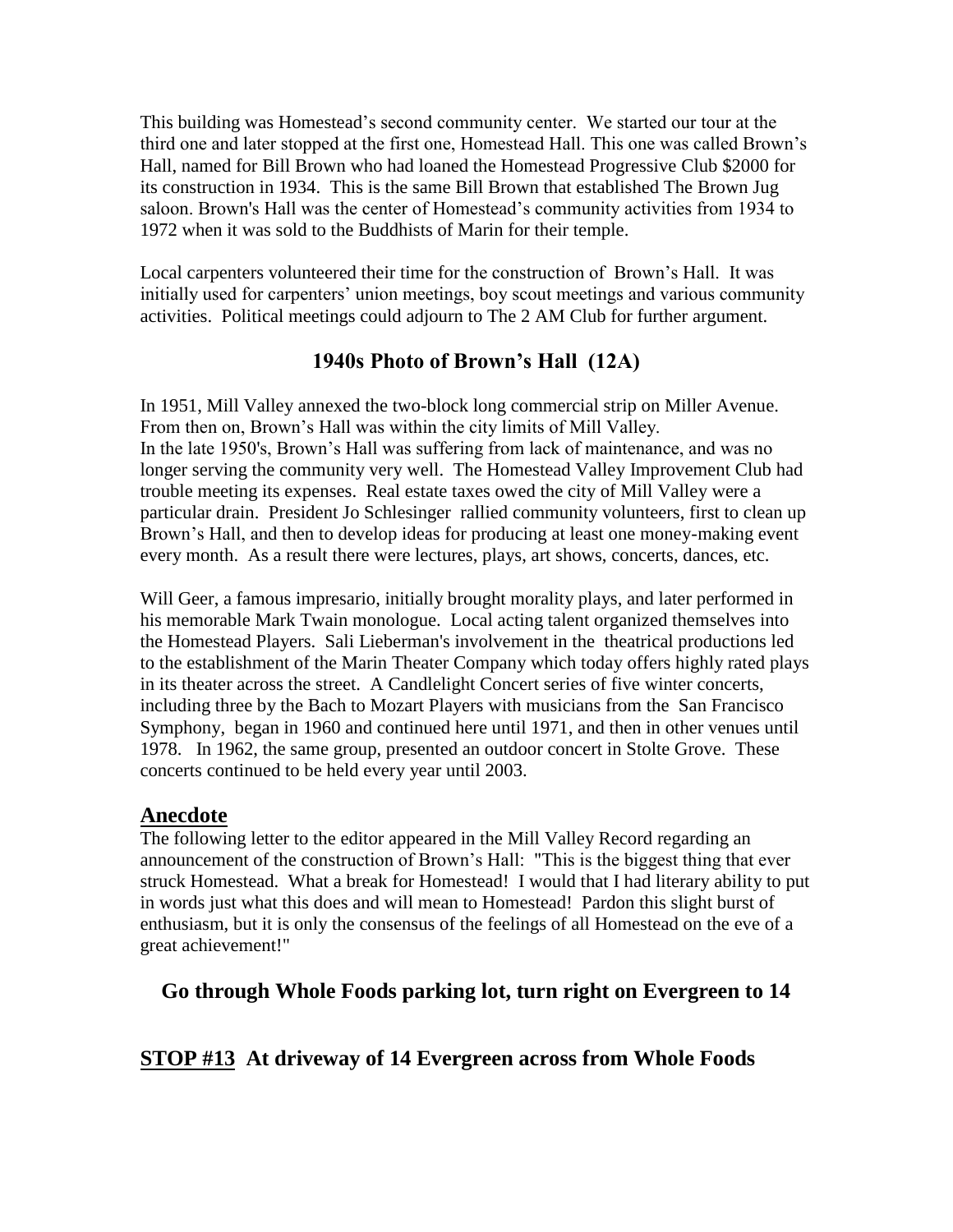In 1947, Louis Ferrera developed the property with the help of Frank Gerlardi, a phamacist. He drained swampy areas, added fill, poured a concrete pad and erected interconnected Quonset huts.

The grand opening of the Miller Avenue Shopping Center was 9 AM Friday April 18, 1947. Inside were his Grocery and Vegetable Departments, Gosser's Meat Department, Doris Baby Shop, Dorothy's Beauty Salon, a post office and the G&G Company: a pharmacy, beauty bar, fountain, camera shop and liquor store. Frank Gelardi and Joe Gaidano were Messrs. G&G. This was one of the largest shopping centers in Northern California at that time. Quite a boost in prestige for Homestead Valley. Today it is Whole Foods, although old timers still refer to it as "The Quonsets". However, it is now in Mill Valley and not in Homestead Valley.

# **1955 Photo of the Quonsets (13A)**

This photo of the Quonsets was taken during the flood of 1955. Even before it opened in 1947, the Mill Valley City Council was trying to figure out how they could get the expected sales tax revenue. They settled on a plan to annex the half-block commercial strip on Miller from Reed to Montford. Homestead residents were opposed. It took several years of legal work, but on January 19, 1951, the California Secretary of State certified the annexation. As a result, Brown's Hall, the 2 AM Club and the shopping center were in the city of Mill Valley.

In 1991, Living Foods, the San Anselmo-based natural foods company with a store on Throckmorton, signed a lease for the Quonsets, and planned a million dollar remodel. But there were two problems: the then current tenant, Jerry's Meats & Deli, had to be paid off for his lease; and because of the drought, MMWD required that a source of well water had to be found for the increased water requirements. Living Foods drilled a well behind the Quonsets, but the flow was not sufficient. Whole Foods came along and solved both problems. They worked out a deal with the current tenant and drilled a successful well across the street in the parking lot next to the Buddhist Temple. Whole foods opened in the summer of 1992, and Living Foods closed its Throckmorton store one year later after 16 years in that location.

# **Anecdote**

In 1905, The Doherty Company had three lumber yards: one was the Mill Valley Lumber Co. on Miller, a second was in Larkspur and a third was on Evergreen in Homestead Valley where Whole Foods is now. Doherty had a mill at this location and a siding that connected with the railroad a block away at Reed Street. If one zooms in on the 1907 photo of Lower Homestead that was displayed at our first stop, one can see that "The Doherty Co." is painted in large letters on the roof of the lumber yard building. Next door was Homestead Fuel Co. which sold hay, grain, feed, coal and dry oak firewood.

# **Go up Evergreen, turn right on Ethel to 541**

# **STOP #14 At driveway west of 541 Ethel across from 530**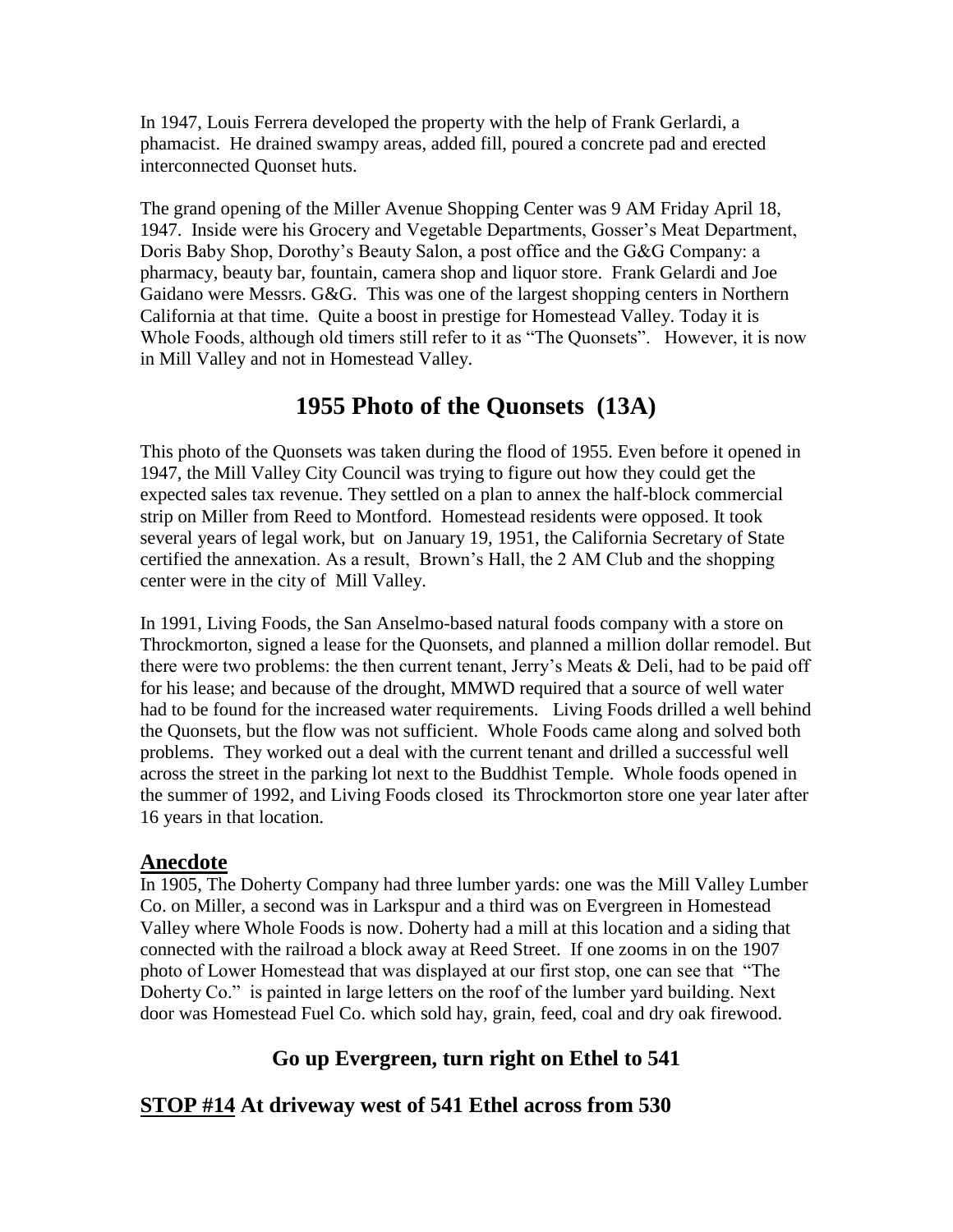Rancho Sausalito was a 19,000-acre Mexican land grant awarded to William Richardson in 1838. It was open cattle range until the 1860's when it was divided into dairy ranches that were leased to tenants who had immigrated from Portugal's Azores Islands. In 1866, Samuel Throckmorton, who had succeeded Richardson as owner of Rancho Sausalito, built a hunting lodge named "The Homestead." It was located here on this corner and faced east, in our direction. In the 1850s, the site had been occupied by William Reynolds who managed Reed's cattle herds on Rancho Corte Madera del Presidio north and east of here. Throckmorton lived in San Francisco. When he brought friends to the ranch to hunt elk and bear, they stayed in one half of the lodge. The ranch manager lived in the other half.

# **1888 Photo of The Homestead (14A)**

This photo of ranch manager Jacob Gardner and his family was taken in about 1888. From left to right are his wife Annie, Lillian (in her lap), Leslie, Cora, Jacob and Georgina. Later in life, Jacob Gardner (1846 - 1921) was a prominent citizen: member of the first Mill Valley Board of trustees, promoter and financier of the first Mill Valley school, county sheriff, and county supervisor. He was the gentleman in the 1905 photo of volunteers building a sidewalk on Montford Ave.

Jacob Gardner was hired as ranch manager in 1868. It was a tough job overseeing the tenants, managing a large cattle ranch, maintaining 15 miles of fencing with several gates and farming at "The Homestead" where he had to keep riding horses ready for Throckmorton and his hunting buddies. After five years, he left for greener pastures. But he returned with his wife and family in 1880 after the murder of the interim ranch manager, Charles Severence.

Every month, Severence made the rounds collecting rents in gold coin from the tenant dairymen. The cook at "The Homestead" plotted to murder Severence and take the gold. He prepared a burial site and carefully disguised it. He waited for a night when the Severence family was away. Severance returned from his rounds later than usual with about \$100, and immediately began the evening milking chores. The cook snuck up behind Severence, struck him with a hatchet, and shot him five times. He dragged the body to the burial site. Twelve days later, the body was found, and the cook was arrested in Sausalito. He was put in jail where he hanged himself with a noose made from his undergarments. This was a sensational crime for that era. The funeral service in San Rafael for Charles Severence was the largest ever in Marin County. Throckmorton delivered the eulogy.

"The Homestead" burned down in about 1900. The building we see here today was constructed by Herman Heckman in 1904 for his large family. There are four apartments in the building today. More about Mr. Heckman at our next stop.

# **Turn around and go back down Ethel to 550**

**STOP #15 In driveway of 550 Ethel**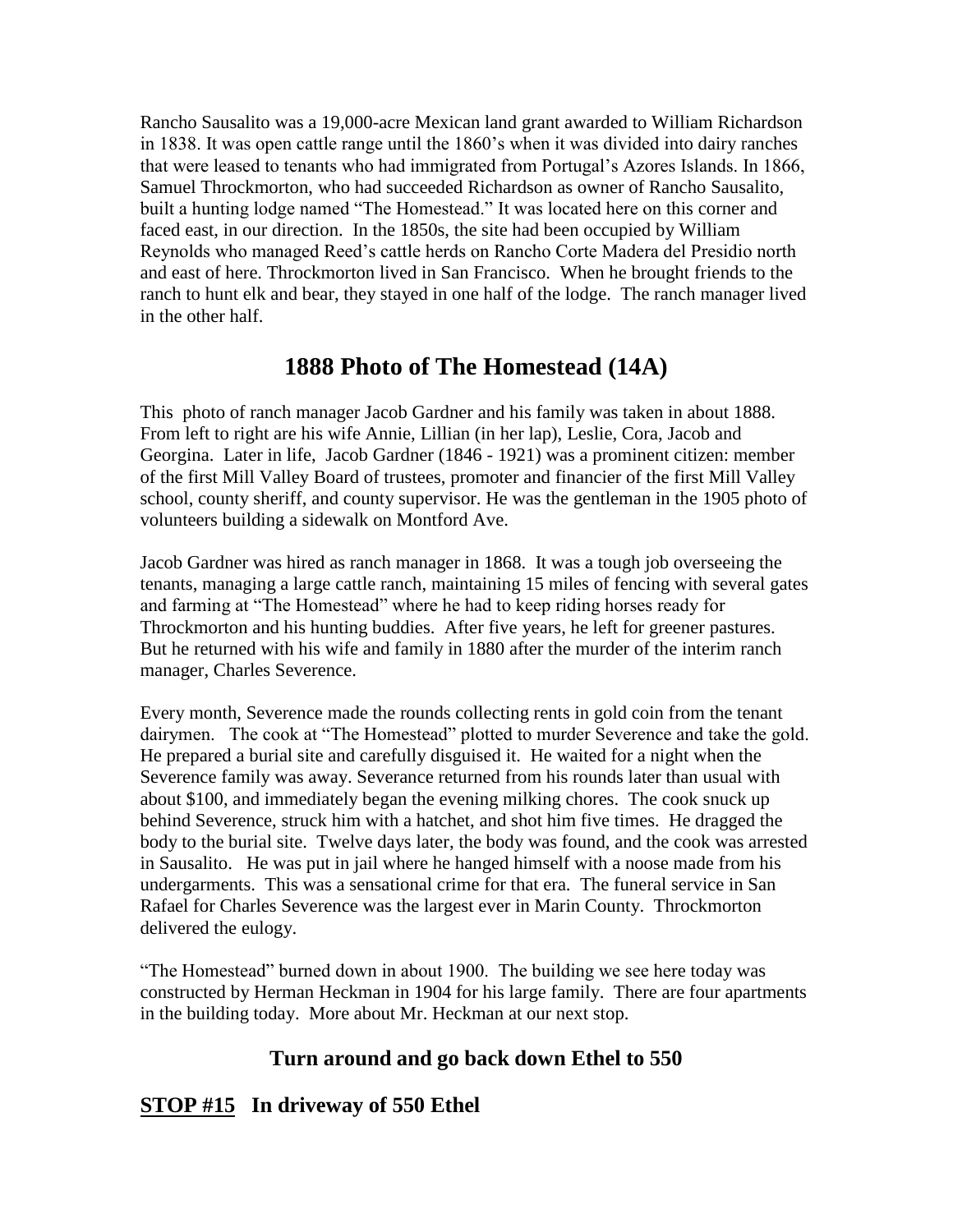This house was formerly a barn, the only building that survived the 1900 fire that destroyed "The Homestead." It can be seen in the 1905 Work Party Photo (10B).

# **Sketch by Grace Martin 1898 (15A)**

This sketch of "The Homestead" shows there were several out-buildings, but this barn is located to the left of the lodge and not in the sketch.

Throckmorton viewed Rancho Sausalito as his pride and playground. He was jealous of it and would allow no trespassers or campers. One visitor wrote, "It was quite a privilege to obtain a special permit to spend a day at the ranch. You drove up from Sausalito in a livery conveyance to The Homestead, presented your permit and procured a key to the gate at Locust that would allow you to picnic at the Old Mill."

Upon Throckmorton's death in 1883, ownership of Rancho Sausalito passed to his daughter, then to San Francisco Savings Union and finally in 1889 to the Tamalpais Land & Water Co. which immediately undertook development projects, initially the Eastland and Millwood (Mill Valley) subdivisions. The Almonte and Homestead Valley subdivisions were next in 1902 and 1903.

In 1903, Herman Heckman, a carpenter and cabinet maker from Merrill, Wisconsin, built a millworks on Miller Avenue where Vogue Cleaners is today. He manufactured doors, windows, cabinets and other products and did general carpentry such as house additions and remodeling. In 1904, he bought a triangular piece of property that is today delineated by Evergreen Ave., Linden Lane and Ethel Ave. He sent for his wife and six children and built a 13 room house on the corner where "The Homestead" had been.

Herman also created the Heckman Tract on his triangular property, a subdivision of 19 lots. The Heckman home occupied three of the lots. The house where Homestead Grocery used to be is on two lots. There are 14 other homes in the tract.

#### **Anecdote**

Pearl Heckman in her oral history about the 1906 earthquake when she was 21 years old states, "We went to the top of the hill and watched the fire. The wind carried leaves out of the Bible clear over the bay and dropped them here in Mill Valley. They were burned all around the edges. We picked them up and took them for souvenirs."

# **Go down Ethel, turn right and go up the right side of Evergreen After Hawthorne, cross Evergreen to 231**

# **STOP #16 At driveway of 231 Evergreen across from 222**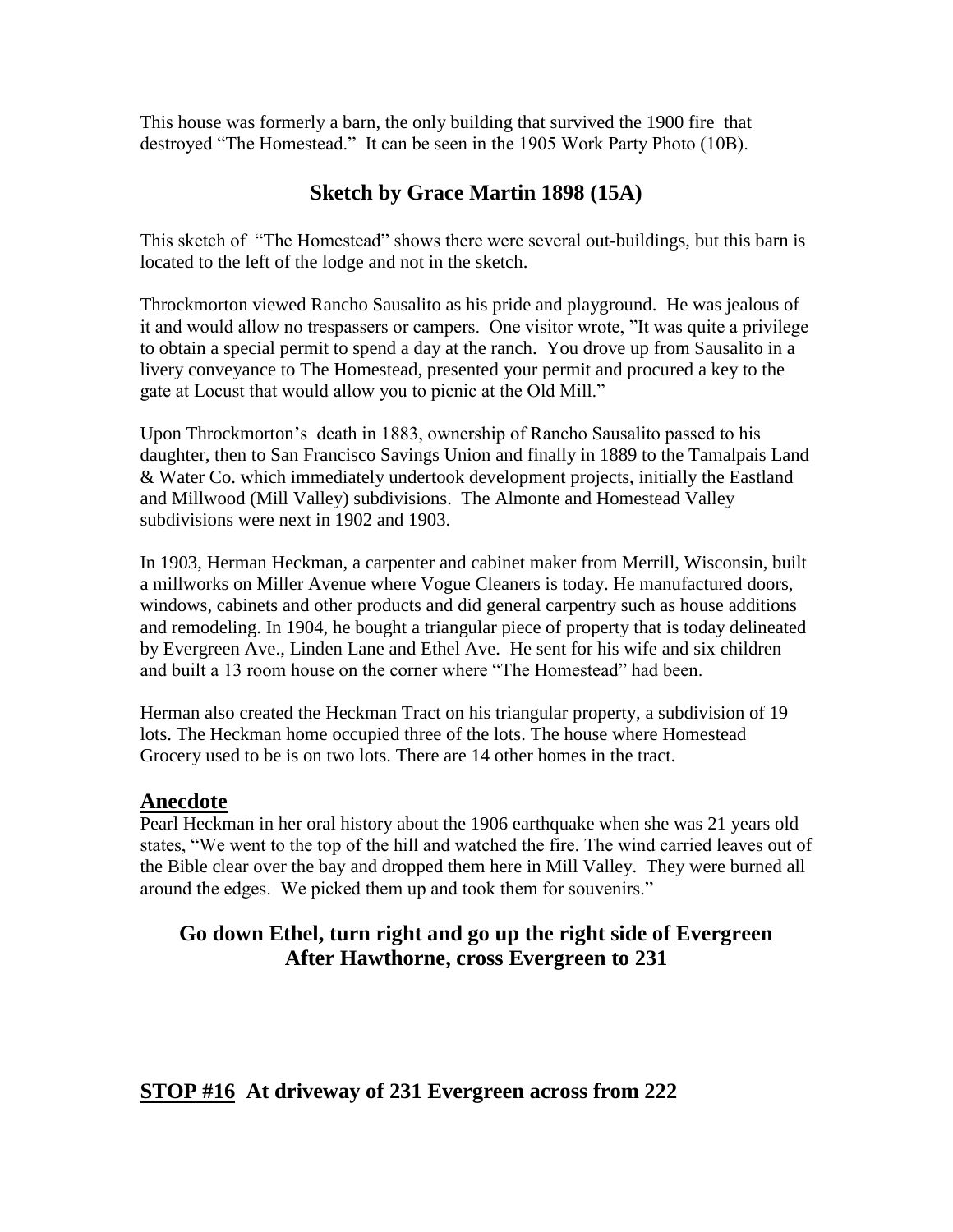In 1904, Henry Morton, a carpenter, bought this property and started construction of a house which is behind this house on Evergreen. He then built a carriage house here which was later converted into this house. Access to the house in back is via a lane.

# **1904 Photo of the Morton family (16A)**

This photo shows Henry, his wife Rebecca, their daughter Grace, age 7, and son Leland, age 3. They lived in a tent during construction. In 1905, when the house was ready for them, Henry and Rebecca moved here from San Francisco with their two sons and three daughters.

Henry Morton also purchased and subdivided a nearby block of land between Evergreen and LaVerne. The Morton Tract consisted of 8 lots and Willow street. The name of the street was later changed to Richardson, then to Heckman and is now Linden Lane. Homestead Hall was on a lot in the Morton Tract.

# **Photo of the Morton family on front porch (16B)**

This is a photo of the house on Lillian Lane. On the back of the photo is written, "This must have been taken during first world war 1917-1918. Grandpa and grandma Morton at right on front porch of their home in Homestead."

The woman and man on the far left could be their daughter Grace and her husband Benjamin W. Woolescroft, a brakeman on the railroad. The day could be the fourth of July or Armistice Day. The camera direction is southeast. It is late afternoon. Descendents continued to live in this house until it was sold in 1996.

As for the house here on Evergreen, Henry Morton's great-great-grandson, also a carpenter, lives here. He is the only known fifth generation Homestead resident.

#### **Anecdote**

The 1910 census shows that Harry Morton, the oldest son of Henry and Rebecca, was living in the front house with his wife Helen and 2-year old son Stanley at that time. The senior Mortons lived in the rear house with their daughter Essie, age 30, a piano teacher, their daughter Grace, age13, and their son Leland age 9.

# **Proceed up Evergreen on the left side of the street**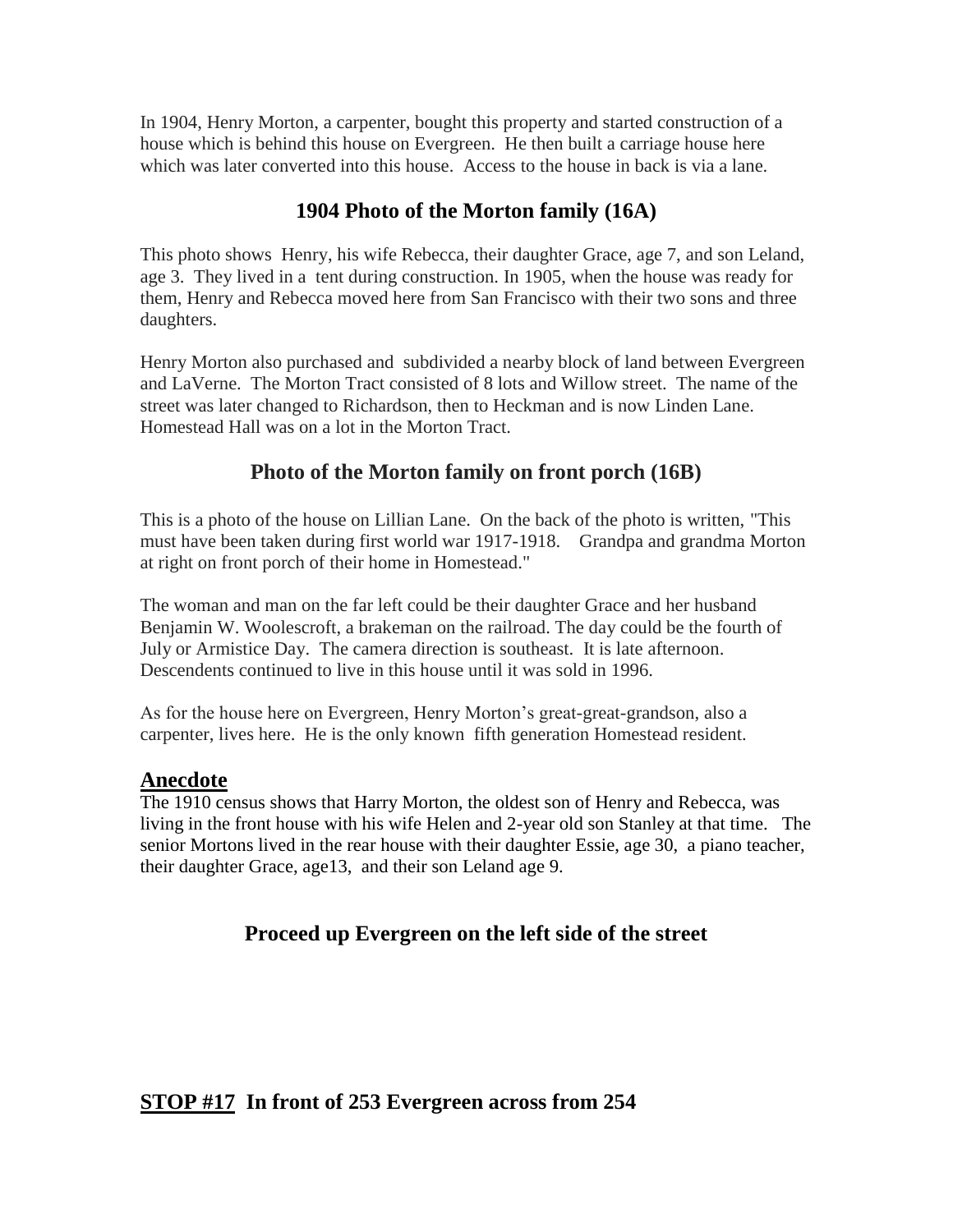In 1907, two seemingly identical cabins occupied this site on Evergreen Ave.

#### **1907 Photo of 254 Evergreen (17A)**

This 1907 photo taken from up on Ridgewood Ave. shows the two cabins. Note the tent at the house next door on the left. Note the numerous trees along the creek but barren land between Evergreen and LaVerne.

#### **1914 Photo of 254 Evergreen (17B)**

This photo was taken in 1914 from the Ezekiel house on LaVerne—we stopped there earlier in the walk. The two cabins have been connected to make a house. In 1979, the house was raised to create a basement. In 1985, the basement was converted to a living unit. The house is now a duplex. Each unit has about 1200 sq. ft. There is a deck over a carport on the left and a large yard on that side for the upstairs residents. The parking area and a large back yard on the right are for the downstairs residents.

In the early 1990s, Homestead was caught in the middle of a political battle between the Tamalpais and Mill Valley fire departments. Tam Valley and Homestead Valley fire departments had been merged in the 1970s. Through a joint powers arrangement, fire stations in both Mill Valley and Tam Valley served Homestead Valley.

In 1993, the agreement between Mill Valley and Tam Valley fire departments was voided. The Tamalpais Fire Protection District then decided that a fire station was absolutely necessary in Homestead Valley. In 1994, after failing to find a suitable site for a new fire station, a temporary solution was developed. Two firefighters were housed in the ground floor apartment of this house. Communications equipment was installed. A temporary shelter was erected to protect an ambulance and fire engine parked in the parking area on the right. The fire fighters and vehicles stayed here only at night. During the day, firefighters would respond to an emergency from the Tam Valley fire station. In 1999, high level fire district employees in both the Mill Valley and Tam Valley retired and the Southern Marin Fire Protection District was formed by the merger of Tam Valley and Alto-Richardson Bay fire departments. A new arrangement was made for Homestead to be served once again from both Mill Valley and Tam Valley fire stations. The firefighters and their equipment moved out.

#### **Enter the backyard through the gate on the right, go around back and exit on the left. Proceed up Evergreen to Volunteer Park**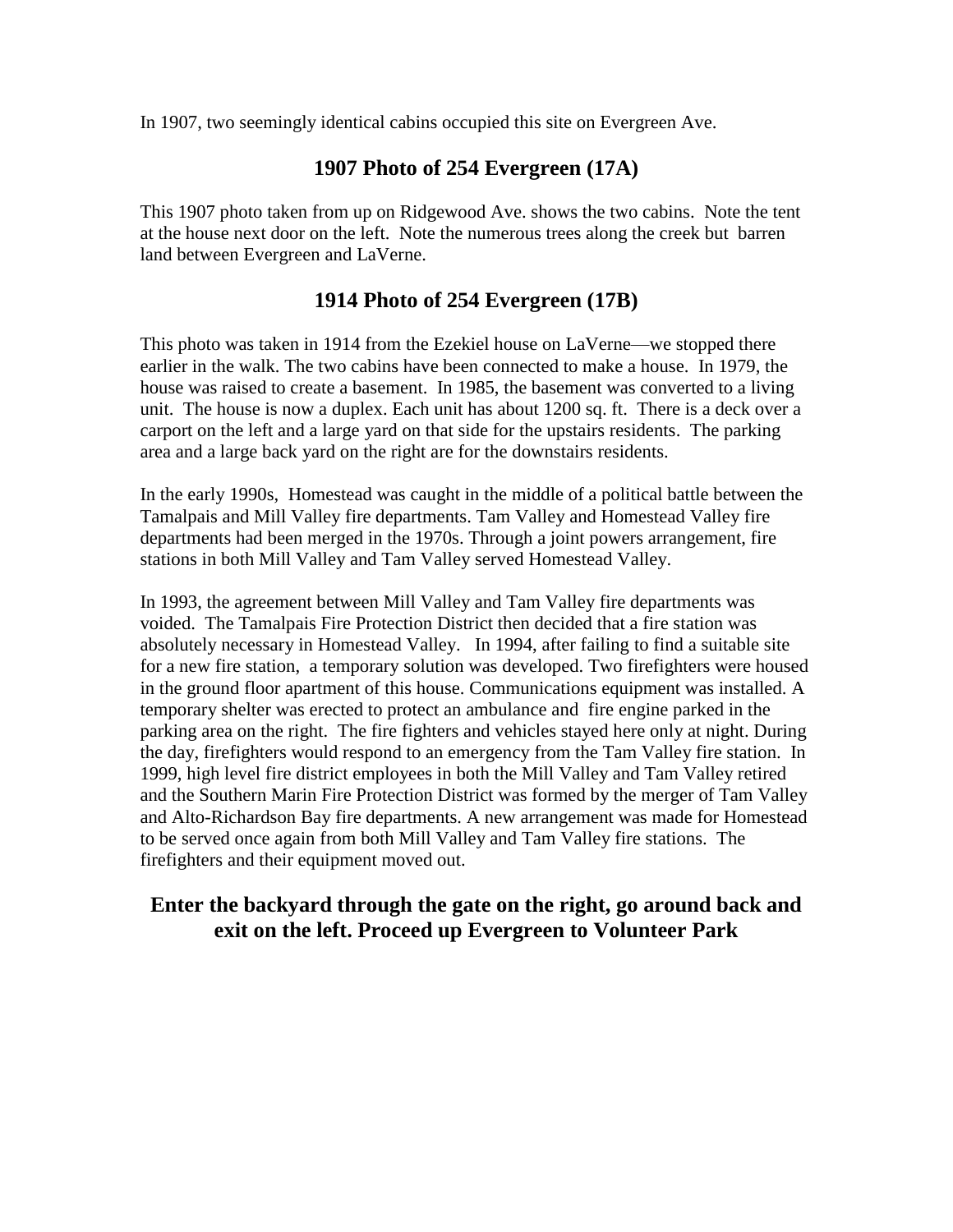# **STOP #18 In Volunteer Park**

In the early years, Homestead's fire protection service came from the Marin County Fire Department. In 1940, Ove Johnson watched helplessly while his home on LaVerne burned to the ground. The county fire fighters had responded to the call, but they were not authorized to fight structure fires—they were there to prevent the fire from spreading. Ove was furious. He did something about this sad state of affairs. After rebuilding his home, he bought an old Hudson truck. He and five friends refurbished it as a fire truck or "pumper". The Homestead Valley Volunteer Fire Brigade was born. The pumper was kept covered with a huge tarpaulin on the flat lawn north of the house, reached by a long steep concrete driveway.

In an emergency, Ove's wife sounded the siren on top of their house. The volunteer fire brigade rushed to the Johnson's house, and sped off in the pumper.

In 1950, Mrs. White, who owned a lumber yard, gave the firemen enough lumber to build a fire house. She also sold them this lot for \$100. It was on top of Reed Creek. Dirt from the excavation for an expansion of Homestead School was used as fill on top of a culvert.

# **1950 Photo of Volunteer Fire Department in Firehouse (18A)**

This photo was taken on New Year's Eve 1950. Members of the Homestead Valley Volunteer Fire Dept. and guests are celebrating the completion of the fire house. The old fire truck is on the left. Ove is on the right standing on the running board of a newer fire truck.

In 1962, paid firemen took over from the volunteers. Homestead Valley's fire department was later taken over by the Tamalpais Fire Protection District which had a fire station in Tamalpais Valley. In 1980 the Homestead firehouse was declared surplus and was rented as a residence. In 1989, after the Loma Prieta earthquake had caused severe damage, the firehouse was demolished. Volunteers developed the site into a park. The Homestead Valley Land Trust provided the funds for a landscape architect and materials.

# **1992 Photo of the dedication of Volunteer Park (18B)**

On February 29, 1992, a large number of Homestead residents met here to celebrate the opening of Volunteer Park. Shortly after Homestead Valley was subdivided in 1903, volunteering became commonplace. Volunteer Park itself is the result of work by volunteers. Volunteer Park honors all those who have served the community of Homestead Valley throughout its history including the volunteer fire brigade.